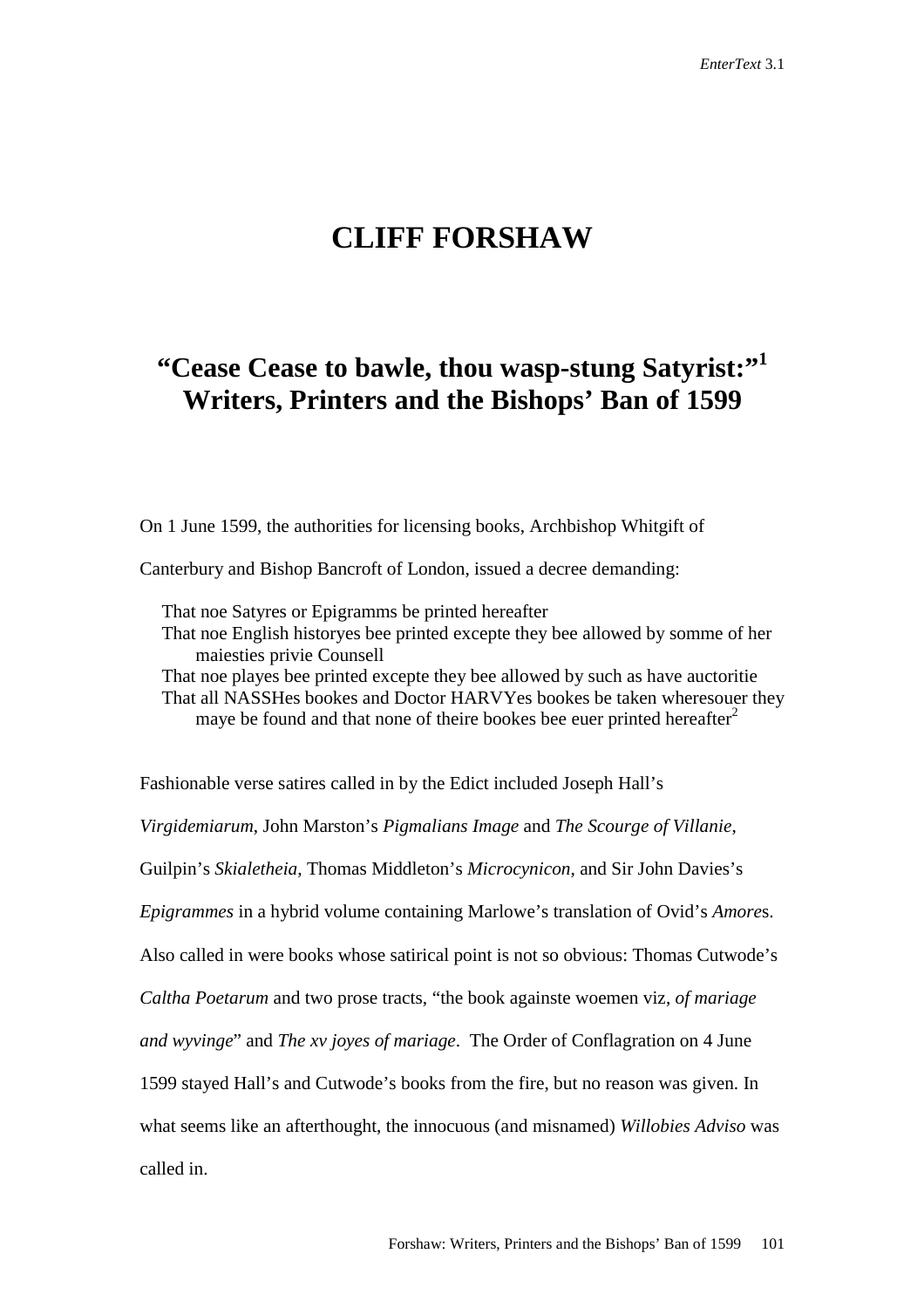The more we examine the documents of 1 and 4 June, the odder they seem: satires are included in a rag-bag of plays, histories, narratives, and polemics; authors' names are omitted; works are misnamed or referred to by subtitle. The ban seems particularly curious given the subsequent failure to implement the clause "That noe Satyres or Epigramms to be printed hereafter." Of the named satires, only Davies's and Middleton's had not been registered; all the rest had previously been approved by the ecclesiastical authorities: both Marston's verse satires, for example, had been approved by the Archbishop of Canterbury's office, just as Nashe's prose work *Lenten Stuffe* had barely six months before the ban on all his books.<sup>3</sup>

My aim in this paper is twofold: to shed some light on the bishops' anxieties about satire; and to show that the provisions against verse satire were policed very differently than the state's usual acts of censorship. I believe that the bishops' anxieties were largely unfounded, and that when they discovered this to be the case, they—like the Stationers' Company—tended to ignore the ban.<sup>4</sup> To understand why these anxieties arose in the first place, I will look at the bishops' unusual relationship to satire during the Martin Marprelate controversy. In order to show how the ban was circumvented—and ironically gave a new lease of life to formal verse satire, a mode already showing signs of flagging—I will look briefly at the careers of the verse satirist John Weever and his printer Valentine Simmes, who in different ways both profited from the ban.

Most critics see the Edict as targeting the late 1590s fashion for "byting satyre" and indeed as being the decisive blow to end its short but vigorous boom. O.J. Campbell argued that the ban put an end to activity in verse satire until around 1613, forcing satirists to take up dramatic satire as a substitute.<sup>5</sup> This is clearly not the case. Of the verse satirists mentioned by name or work, only Marston and Middleton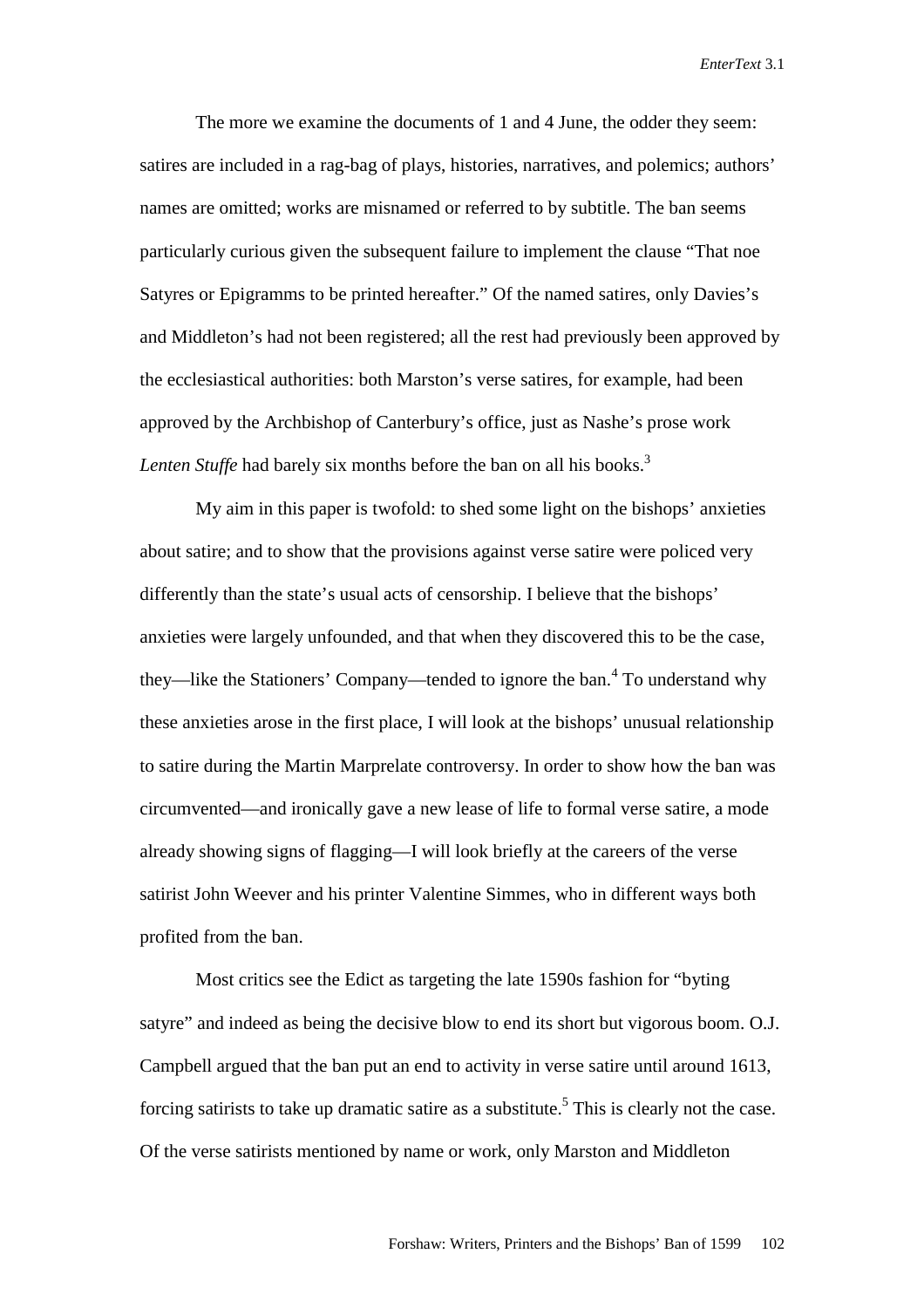pursued a career in the theatre. Marston had already bidden farewell to verse satire in The Scourge of Villanie,<sup>6</sup> and had almost certainly started to put the outlines of a Satyrist persona on the stage before the ban in his *Histriomastix, Or the Player Whipt*, probably an Inns of Court production for the Christmas revels of  $1598-99$ .<sup>7</sup> Campbell's argument fails anyway as satire on the stage was, as we shall see, much more heavily policed and potentially dangerous for its author than verse satire intended, as Marston's and Guilpin's was, for a narrow, sophisticated readership. Though printed plays were the bishops' jurisdiction, stage censorship was exercised through the Master of the Revels. The theatre's broad appeal to all social classes, including the illiterate, and its facility for rapid response to topical events gave it a potential for subversion far beyond that of verse. Large audiences—up to three thousand per performance—meant plays became subject to closer and more frequent monitoring than print, with Privy Council intervention to suppress any previously authorised play which became politically contentious. It is not surprising that all the major dramatists of the late-Elizabethan and early-Jacobean period, in Margot Heinemann's phrase, "collided directly with the censorship."<sup>8</sup> Though Jonson suffered accusations of "libell" and threats of "the starre-chamber and the barre,"<sup>9</sup> it was stage not page that caused him most frequent and serious trouble, with imprisonment for his part in *The Isle of Dogs* (1597) and *Eastward Ho* (1605).<sup>10</sup> Marston was probably also imprisoned for *Eastward Ho*, while another lost play, likewise targeting James, probably accounts for his imprisonment in Newgate in 1608 by order of the Privy Council.<sup>11</sup> After his release, he wrote no more and sold his share in the Children of Blackfriars. It was the Privy Council policing the stage, not the bishops' edict that silenced Marston. Similarly, Middleton's later play *A Game at Chess* (1624) brought him much closer to prison than his banned *Microcynicon*.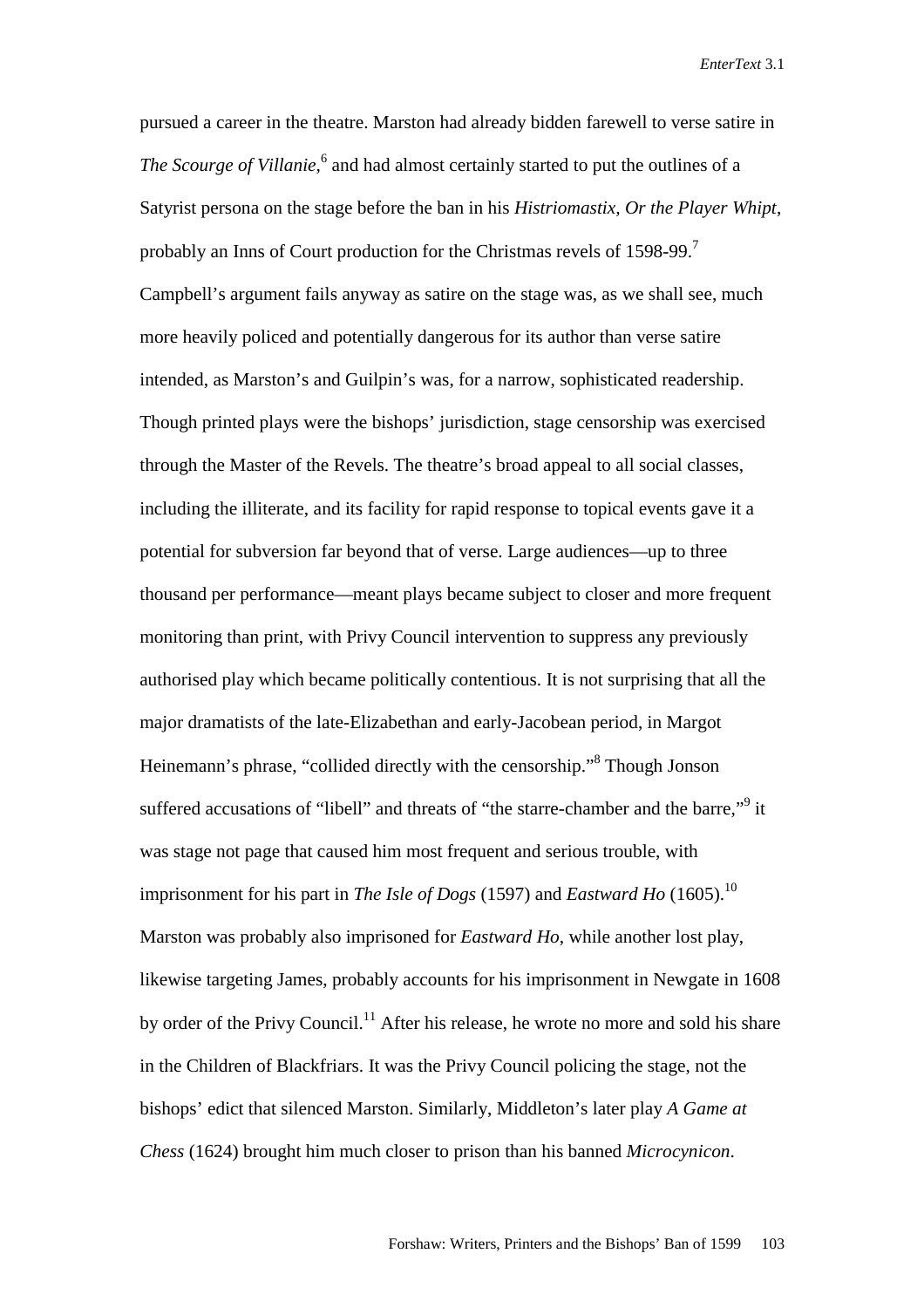Whereas stage satire put its authors at risk, printed verse satires, usually by and intended for gentlemen readers, more acutely jeopardised their publishers and printers. Though the Edict makes plain that "noe Satyres or Epigrammes to be printed hereafter," of their versifiers only Hall and Davies are mentioned by name, while the titles or English subtitles of their works serve for Marston, Guilpin and Middleton; there is no reference to writers, like Donne, whose satires circulated only in manuscript. Prose satire pamphlets, printed in black letter for a larger and less gentlemanly audience, were clearly a different matter<sup>12</sup>—but, as I hope to show, it is likely that the bishops' anxieties, based on a misapprehension of the literary strategies of a "Barking Satyrist" such as Marston, led them to confuse the aims of verse satire with those of political polemicists or prose satirists such as Nashe.

## **Verse satire: the accusation of obscenity, sedition and libel**

Why did very different poets—the moral reformer Hall, the alternately flattering and scurrilous epigrammatist Davies, the dark and difficult Marston and his imitator Guilpin—all come to be included in a ban whose main thrust seemed to be the censoring of "English historyes" and "playes" by "her maiesties priuie Counsell" and "suche as have aucthorytie"? Some critics have argued that the verse satires were targeted on the grounds of obscenity. Of the books named, John Peter found "at least seven, and perhaps nine, could be called indecent," seeing the ban as "perhaps an act of literary criticism" against "wanton work;" "if it was not so much Satire itself that the bishops were opposing but pornography and obscenity, then in practice their ban was quite adequate."<sup>13</sup> More recently, Bruce R. Smith, exploring the use of homosexual imagery in Marston, Guilpin and Middleton, suggested that the bishops "knew how easily scourges could be seduced by their sexual subjects and how easily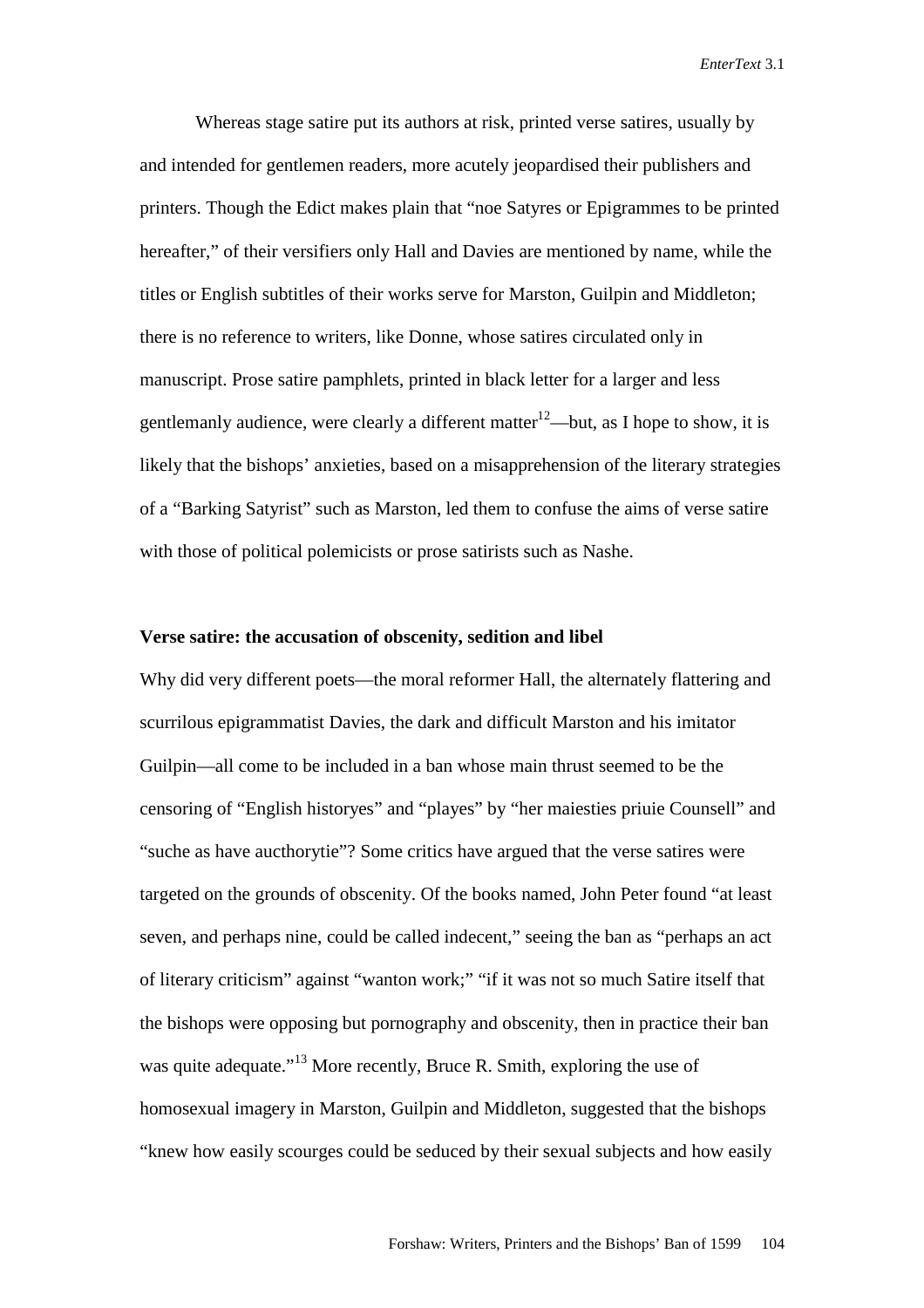scourges could turn into scourges of moral authority."<sup>14</sup> Similarly, Lynda Boose claims that the bishops were concerned with satires which dangerously depicted "the pornographic pleasures of Aretino."15 Though these critics rightly draw our attention to the "Aretinian" inheritance of sexual imagery in Marston, Guilpin and Middleton, this does not mean that the bishops banned them for these reasons, any more than they thought "Englishe historyes" or Harvey's pamphlets likely to corrupt sexual morals. It also raises the question why one of the works Peter finds "to some degree obscene,"<sup>16</sup> *Caltha Poetarum*— "the most fantastically erotic vision of Elizabethan court politics" as Hannah Betts has called  $it^{17}$ —was not burned, or why most of the satires had been authorised in the first place.

Richard McCabe, noting that "the presence on the bishops' list of *Caltha Poetarum*, of *Marriage and Wiving* and *The xv Joyes of Marriage* has lent credence to the notion that its target was obscenity,"18 has pointed out that these works make much more dangerous political points and has convincingly demonstrated that the bishops' concerns were not obscenity, but sedition. "As *Caltha Poetarum* is the most overtly salacious work on the list, its 'staying' clarifies the nature of the bishops' priorities. It would be indeed ironic if the work were spared primarily on the grounds that it was judged to be merely obscene rather than libellous or seditious."19 McCabe's argument here is essentially an amplification of his original position that the primary target of the ban

was neither eroticism nor lewdness but satire itself. This would seem to be the only explanation for the particular choice of works which was made, for of the nine titles mentioned the first five are all formal verse satires, two are anti-feminist works, and one involves satiric epigrams; the satiric nature of the Harvey / Nashe conflict needs no comment. Satire, therefore, was the overriding concern and the new formal satires head the list.<sup>20</sup>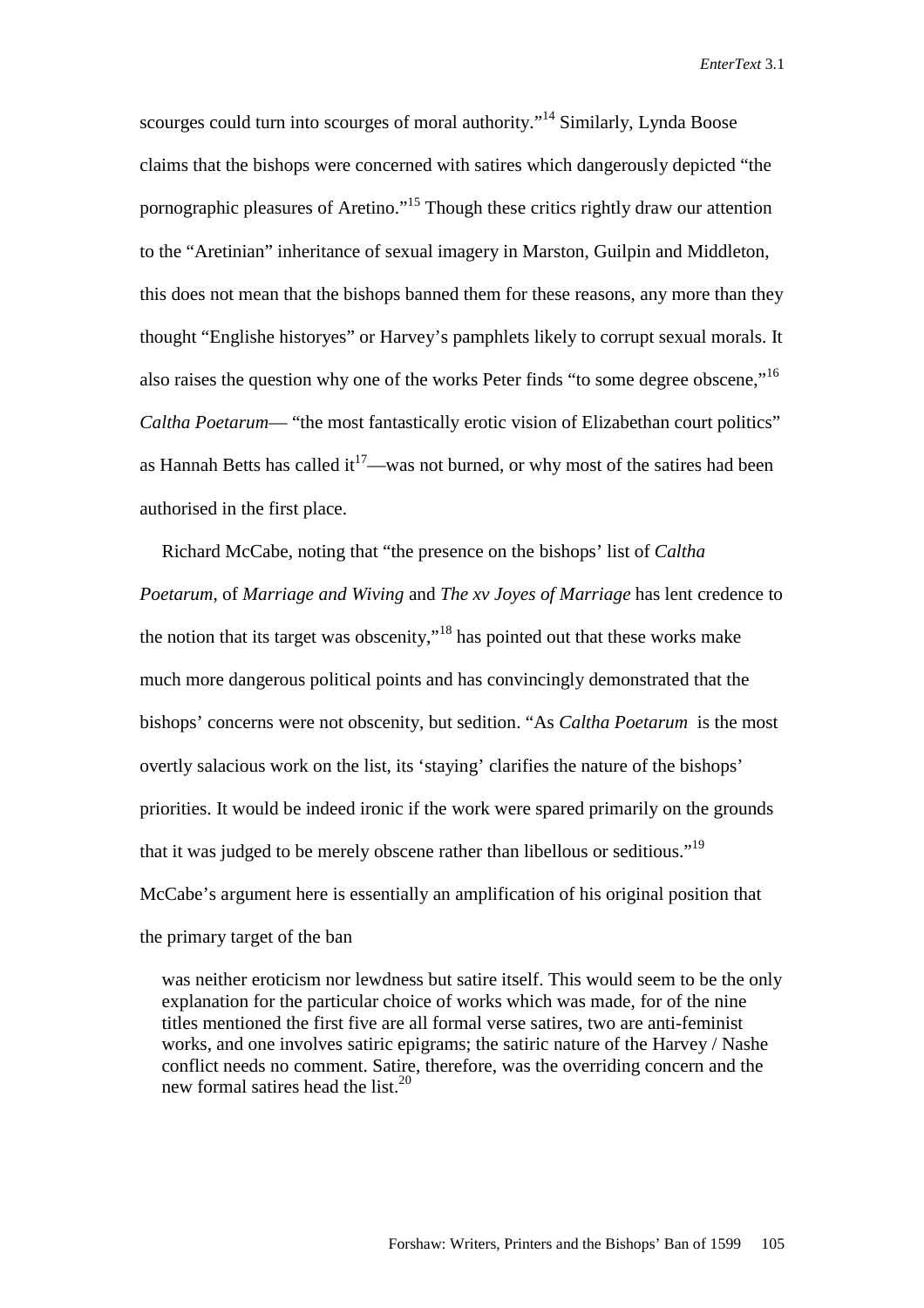Though McCabe is clearly right about the political nature of the ban, those familiar with Marston's work might still be puzzled why the bishops regarded his verse satires as particularly politically contentious. As his most reliable commentators indicate, Marston's main targets, and to a lesser extent Guilpin's, are stock types such as foolish young gallants and his literary competitors.<sup>21</sup> Marston attacks his satirical forebear Hall, amorist sonneteers such as Barnabe Barnes, both lascivious and moralising Ovidians (often combined in the Chapman of *Ovids Banquet of Sence*), two-faced epigrammatists and flattering "Chameleons" such as Sir John Davies. Importantly, he rails against fashionable malcontents, "bifronted" hypocrites, social climbers, papists and other idolaters. He also, through the persona of the hypocritical malcontent Kinsayder, the satires' putative author, mocks "Satyre" itself. In essence, Marston supports the *status quo* and identifies the establishment's enemies malcontents, social opportunists, Catholics and sexual deviants—as his own.

The distinction between Marston and his persona has often escaped his critics. Marston uses Kinsayder in much the same way some later writers have used obnoxious protagonists both to entertain and instruct. (The tradition has continued in British television satire through Johnny Speight's Alf Garnett, Steve Coogan's Alan Partridge and Ricky Gervais's David Brent.) Marston's use of the Satyrist figure is more clearly seen in his theatrical work. His first play *Histriomastix* mocks Chrisoganus, putting speeches into his mouth which "sound like quotations from [Marston's Kinsayder satire] *The Scourge*."<sup>22</sup> The play, written for the Inns of Court where Marston's father was a well-respected Reader, is ultimately a celebration of the conservative virtues of the establishment. In *What You Will* (1601?), the Satyrist-type is an "Idolater," a "Don Kynsayder," a "Canker eaten rusty curre" whose hate, malice and "Envie" will traduce him "unto publicke scorne;" a "skrubbing railer" cursed by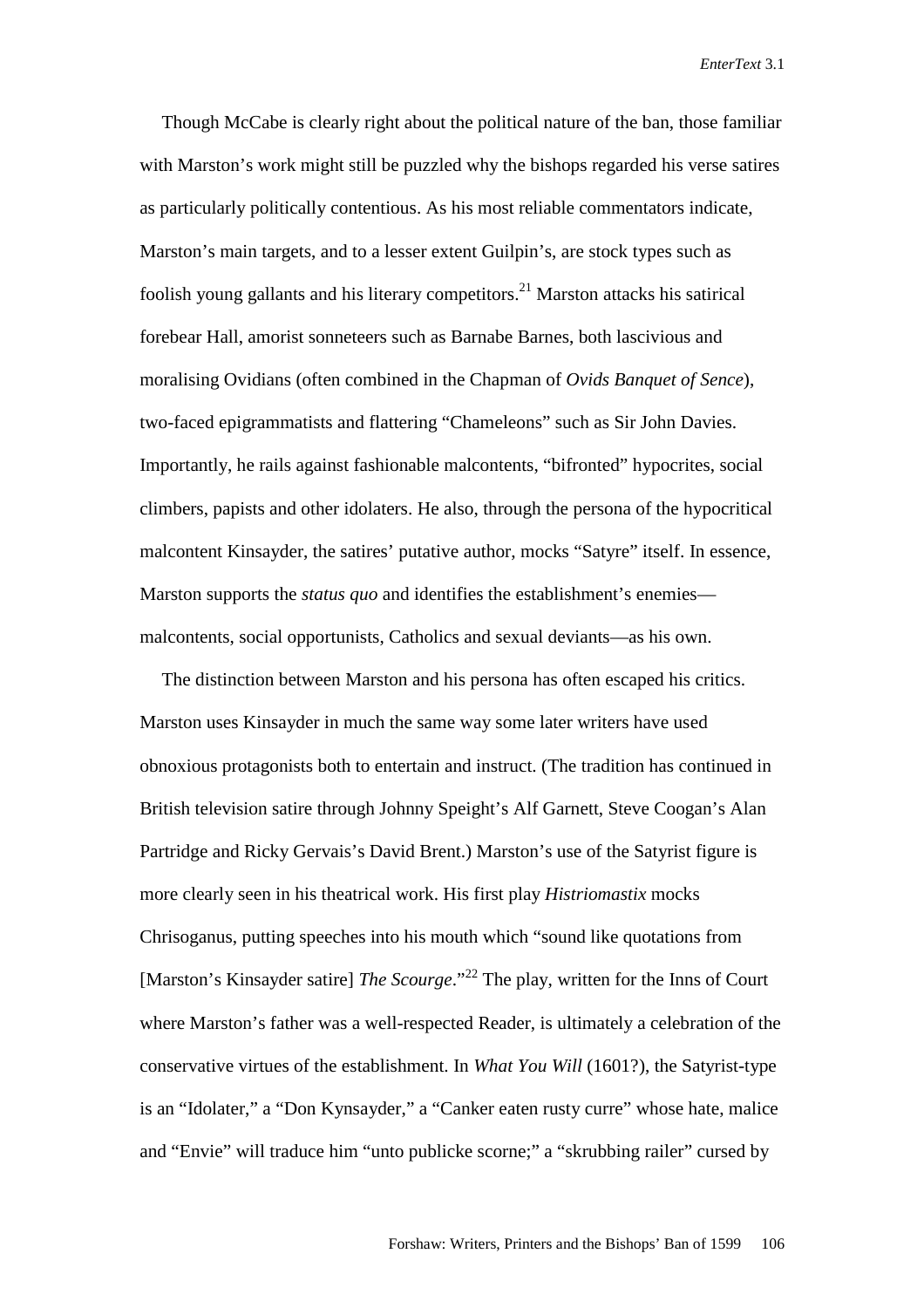"*Antypathy*" who "Skoules at the fortune of the fairer *Merit*."23 Throughout the plays Marston mocks satirical bombast and identifies the Satyrist with envious malcontent outsiders who lack social status and sexual success.

It is easier to understand how Hall, Davies, or even Marston's imitator Guilpin, could be seen as potentially seditious than the essentially conservative Marston. Hall, like Marston, theorises about the nature of the "true and naturall Satyre" but, unlike him, clearly and openly attacks social abuses such as enclosures despite knowing the danger of even an "vnpartiall mention of so many vices." Seeing satire as moral hygiene, Hall frets about accusations of libel: "Art thou guiltie? Complaine not, thou art not wronged; art thou guiltless complaine not, thou art not touched." Worried about whether his first satire overly resembled "the soure and crabbed face of Iuvenals," Hall, "in the expectation of a quarrell," omitted matter "in the rest, that so I might stoppe the mouth of every accuser."<sup>24</sup>

Davies is a very different writer; his "Chameleon Muse" inspired him to court powerful figures publicly while scurrilously mocking them in privately circulated epigrams.25 Expelled from the Inns of Court in disgrace over a violent incident in 1597, he published his philosophical poem *Nosce Teipsum* (registed in April 1599) as part of an earnest moral rehabilitation. Through the aid of powerful friends like Egerton and Cecil, Davies was restored to the Inns; he became a Member of Parliament and, after a knighthood in 1603, eventually Attorney-General for Ireland in 1606. However, in 1594 Davies had privately mocked the marriage of Richard Fletcher, then Bishop of London, and, between 1598 and 1599, that of the Attorney General, Edward Coke; ironically, Coke had also been sent *Nosce Teipsum* with a flattering verse dedication.<sup>26</sup> Though his most scabrous poems libelling the powerful were intended only for private circulation, Davies's activities were well known, at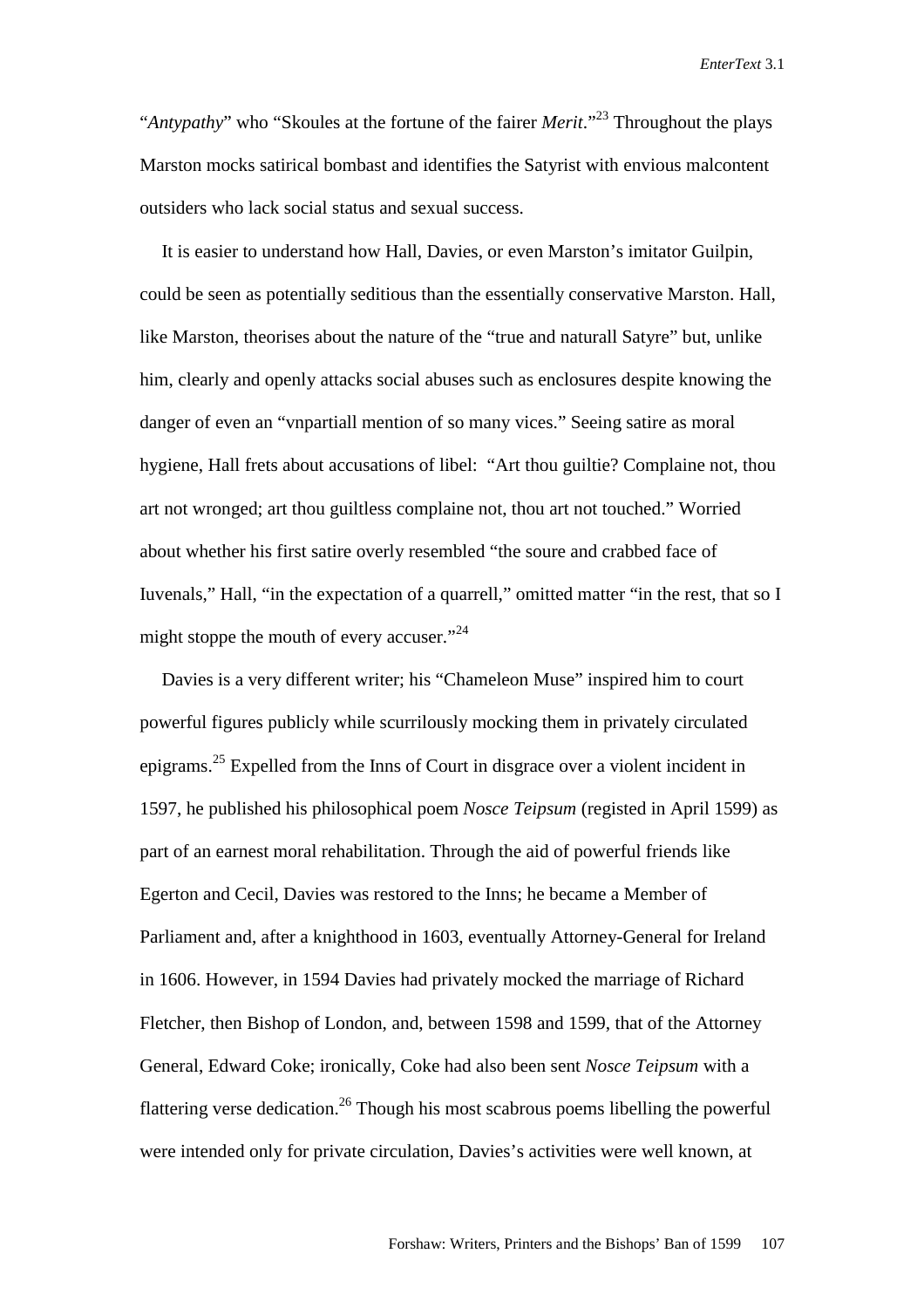least within the Inns of Court, and there are many allusions to his chameleon hypocrisy in Marston's and Guilpin's satires as well as epigrams by others jockeying for position within the Inns.<sup>27</sup> This flyting in Jonson's "Noblest Nourceries of Humanity, and Liberty, in the Kingdome: the Innes of Court<sup>128</sup> may have been part of why Marston's and Guilpin's student satires ended up on the bishops' list. Finkelpearl points out that

political connotations lurk in Jonson's phrase. It was not only in a legalistic sense that the members of the Inns felt themselves to be living in a 'liberty', a legal sanctuary. The triumph of the common law had thrust the lawyers into a unique and powerful position…. 'Liberty' suggests revelry, rebellion, uninhibited satire, relaxed playfulness, libertine wantonness, licensed fooling, and political freedom.<sup>29</sup>

It is unlikely the bishops investigated the Inns satires thoroughly; they probably decided to err on the side of caution and have the whole lot banned anyway. Their uninformed view of literature may be indicated by the unfocused nature of the list; we can draw a useful inference from Cyndia Clegg's suggestion that the calling in of *Willobie His Aviso* may relate "more to the association between the title and the name of Essex's friend Lord Willoughby than to its innocuous contents."30 Both Guilpin and Marston satirise corrupt lawyers and hypocritical Inn members: often, given the context of their flyting, the target appears to be Davies, disguised as Matho or Metius.31 Possibly the bishops suspected attacks on more powerful figures or the law itself. Marston has Kinsayder complain:

I shall be much, much, injuried by two sorts of readers: the one being ignorant, not knowing the nature of a Satyre, (which is under fained private names, to note generall vices,) will needes wrest each fayned name to a private unfained person. The other too subtile, bearing a private malice to some greayter personage then hee dare in his owne person seeme to maligne, will strive by a forced application of my generall reproofes to broach his private hatred.<sup>32</sup>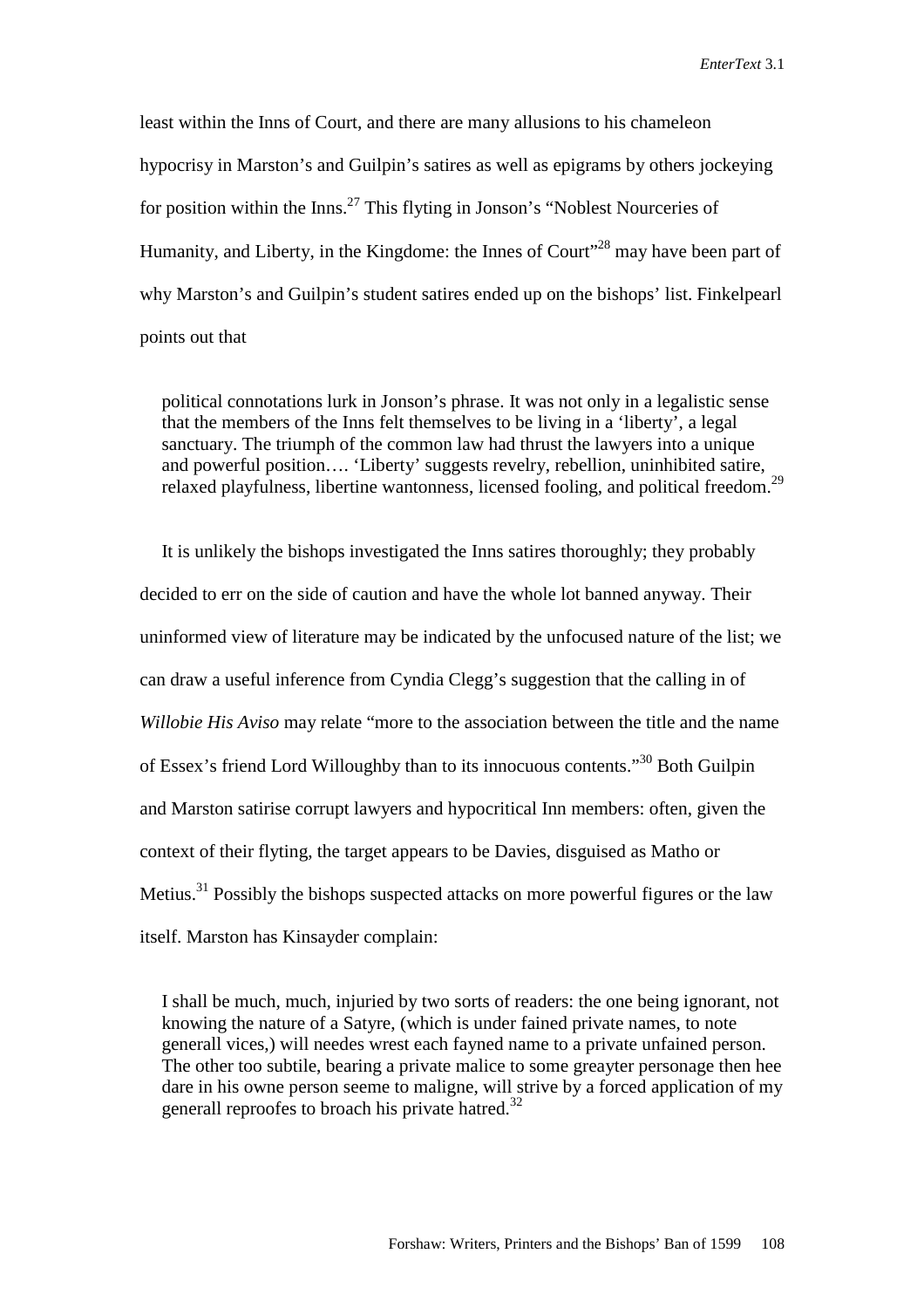This ironically echoes Davies's claimed abhorrence of "privat Taxing" and his pretence to describe "under a particular name / A generall vice that merits publique blame."33 Guilpin, in epigrams published with *Skialetheia* but probably written earlier when he was struggling under the influence of Davies, seems to mock a few disguised public figures; nonetheless, I find little evidence of Marston attacking the great and the good, nor of his intention to bring the law itself into disrepute. Marston targets stock figures and literary reputations for a good reason: his only fully drawn character, and the main butt of the whole complicated performance, is the Satyrist himself. Kinsayder's sudden metamorphosis, from Ovidian to snarling Satyrist, mirrors his chameleon cast who are all "the same, they seeme in outward show."<sup>34</sup> We may discern Marston's peers among his targets, but all are ultimately insubstantial reflections of Kinsayder himself:

These are no men, but *Apparitions, Ignes fatui, Glowormes, Fictions, Meteors, Ratts of Nilus, Fantasies, Colosses, Pictures, Shades, Resemblances*. 35

Marston's dark allusive method, and his sophisticated use of a persona whose malcontent outcries are in fact the butt of the joke, however, would have made it easy for the bishops to assume offence against great ones, or the establishment itself, where none was intended—or had even previously been assumed by its censors. The personification of vices invites conjectural readings which are particularly susceptible to political change. But, as Cyndia Clegg indicates, "until circumstances arose that provided analogies between satires and some private hatred, these readings were not in themselves offensive."36 Clegg refers to Guilpin's epigrams on the lawyers Metius and Matho and the "great Foelix" as examples of inviting "busie conjectures" as to the important personages they represent.<sup>37</sup> McCabe, though he agrees that Foelix was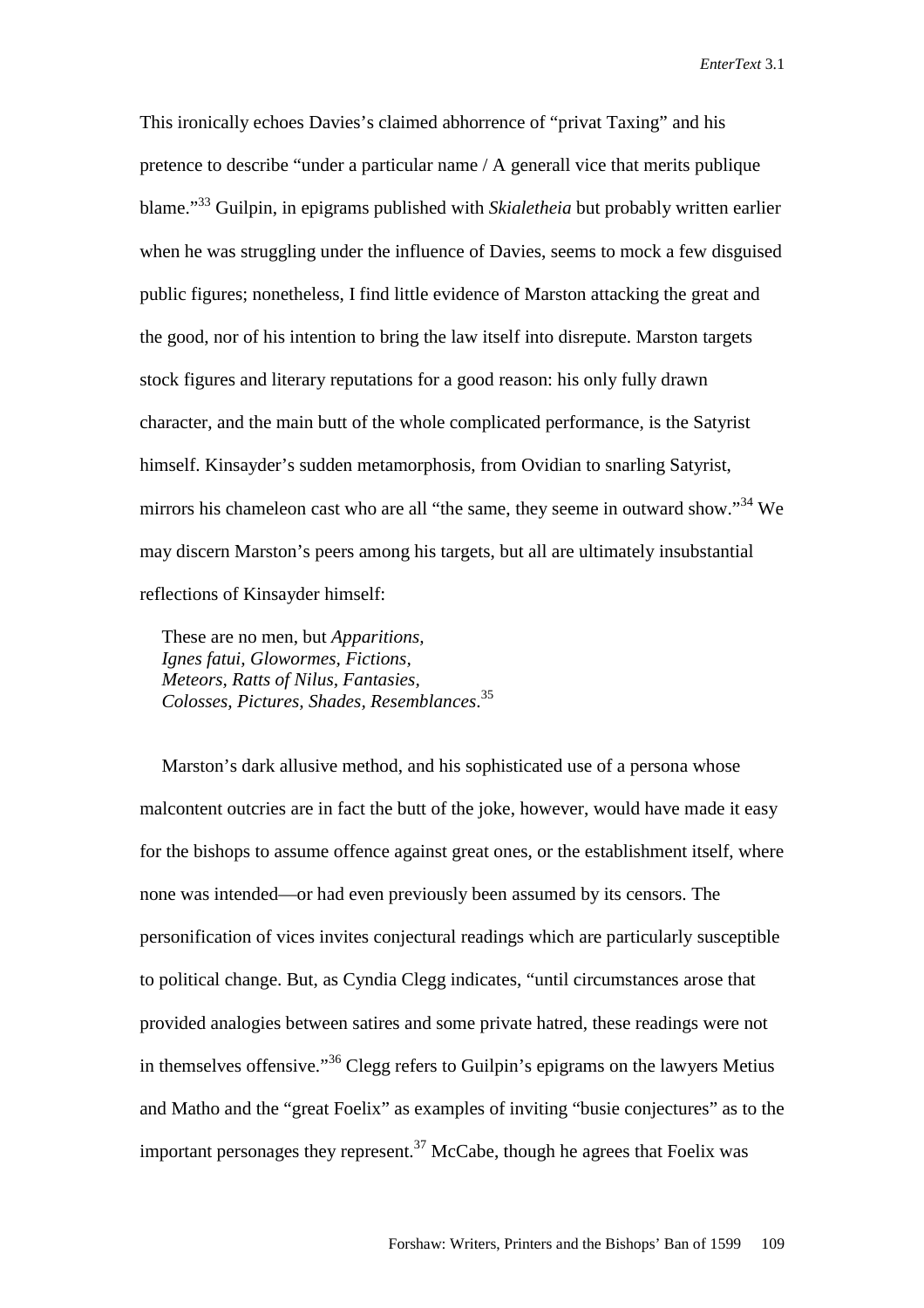traditionally "associated with the Earl of Essex," refutes Clegg's claim that Whitgift "seems to have extended his own authority according to the bonds to friendship" to suppress material hostile to Essex: Essex was "a symptom rather than a cause of the general malaise, and the ultimate object of satire was the crown, as the repeated attempts to suppress seditious rumours and libels demonstrate."38 McCabe makes the important point that "readers were manipulated into making identifications by direct appeals to their own experience…. Thus Middleton can ask 'Who knows not Zodon?"<sup>39</sup> Most Inns student satires, however, seem to have been written largely for their resident peers; in many, for example, Matho is usually associated with no greater worthy than John Davies.<sup>40</sup> This chameleon is a recurrent target of Marston's, who acknowledges Davies's metamorphic nature by allowing him to shape-shift through various classical names: Matho, Ruscus, Luscus, Curio. The point is that, in the Inns, everyone knew a Matho, a Ruscus, or a Zodon, much as they would know a malcontent, a melancholic, a brothel boaster, an ingle, an amorist sonneteer, or a gull; and that they might very likely be the same changeable fashionable youth; even the reader himself, as reflected in Marston's satirical mirror.

Though obscenity itself was by no means the subject of the ban, the tendency for essentially political satires like *Caltha Poetarum* to cloak themselves in erotic imagery may have alerted the bishops to the possibility that "Aretinians" such as Marston and Guilpin were smuggling sedition in under the guise of sex. Aretino himself, *il flagello divino*, had combined a career as a pornographer with that of a feared political satirist who could make even kings quake.<sup>41</sup> The tradition, of course, goes back to classical satirists such as Juvenal and Martial, and here one sees the bishops' point as Davies, "the English Martiall" as Guilpin called him,  $42$  like his classical master combined flattery with libellous scurrility. In claiming that they based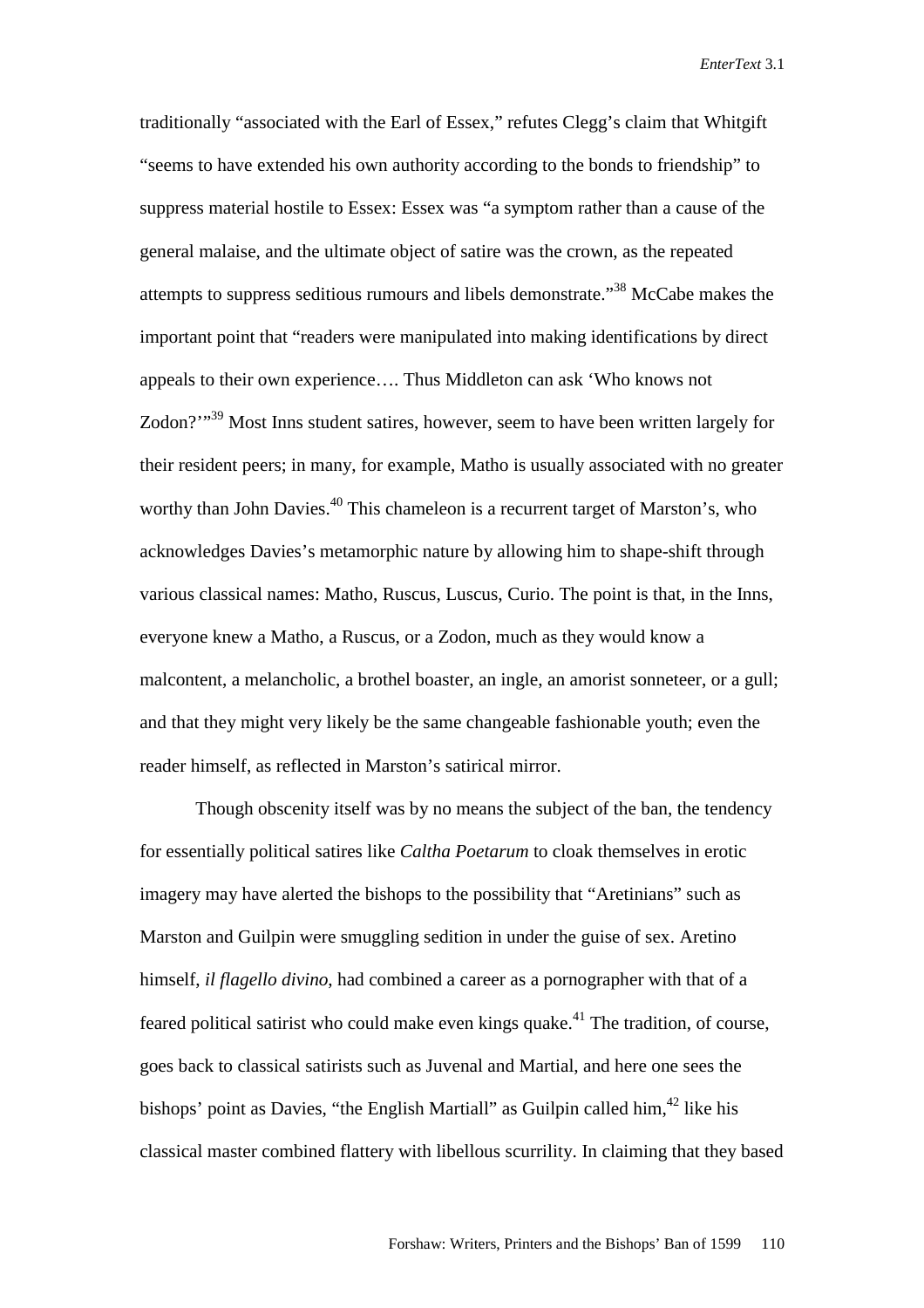their satires closely on classical models, the new breed of formal satirists invited readers to discover hidden meanings in their dark texts. Hall, the self-styled "first English Satyrist,"43 was a good deal plainer; but though there is no obscene patina to his work, its very clarity reveals its readiness for political engagement—who was to say that Marston's difficult allusive verse was not similarly engaged?

 Marston's place on the bishops' list may also stem from the association of his "Aretinian" style with Nashe. The "true English Aretine," as Lodge called him, claimed "of all stiles I most affect & strive to imitate *Aretines*."44 Marston's quarrel with Hall (Harvey's ally against Nashe) was also reminiscent of the Nashe-Harvey flyting which, as we shall see, the bishops had good reason to forget. Flyting publicised the new satirists and promised them an audience beyond the Inns and universities. If, as the bishops suspected, this satire was dangerous, then it would be more so if it broke bounds into greater "liberties" than the Inns. *The Parnassus Plays*, a Cambridge University revue, has Kinsayder threatening to leave off his "Ram-ally meditations" and bring "The great battering ram of tearms to towne" to batter "the walls of the old fustie world."<sup>45</sup> That this was probably produced for Christmas 1601, implies the bishops had been unable to do much about it; by 1600, for example, seventeen brief moralising extracts from the satires—most proverbial wisdom taken out of context—were attributed to Marston (and not Kinsayder) in Robert Allott's *Englands Parnassus*. 46 The bishops may have done better to consider Francis Meres's opinion that "the dissension of Poets among themselues" served an end: "that they less infect their readers. And for this purpose our Satyrists*, Hall, the Author of Pigmalions Image, and certaine Satyres, Rankins*, and such others are very profitable."47 The bishops, however, as we shall now see, had themselves sown some of the seeds of that dissension.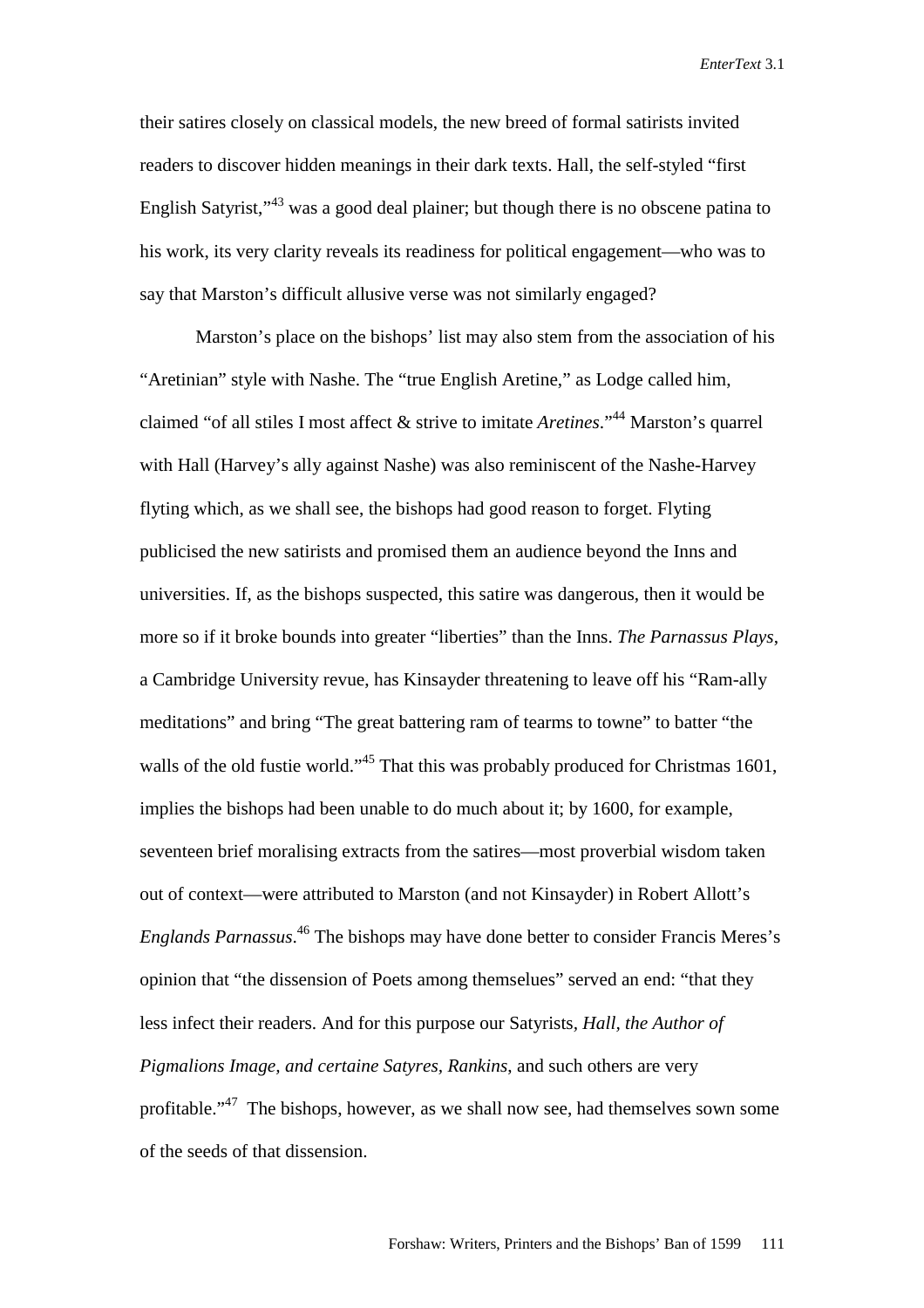#### **The Bishops, Nashe and the Marprelate controversy**

Generally books not writers were the subject of the ban; however, the prohibition against "all NASHe's bookes and Doctor HARVEYes bookes… wheresouer they maye be found" implies writers banned for a shared reason. The two had little in common but their feud was part of the literary patrimony of both the Marprelate pamphlet war and the coterie squabbles of the  $1580$ 's.<sup>48</sup> Writers such as Greene, Lyly, Nashe and Harvey were, to varying degrees, partisans in both areas, and, in the case of the Martinist controversy, had sometimes been employed as propagandists by the same ecclesiastical authorities which were to turn against satirists in 1599, by which time the quarrel between Nashe and Harvey had long gone cold. Nashe seems to have had the last say, at least in regard to Harvey, with *Have With You To Saffron Walden* in 1596, though that work's humorous dedication to Richard Lichfield, barber to Trinity College, Cambridge, sparked off another quarrel. Lichfield's violent reply *The Trimming of Thomas Nashe*, (registered October 1597), appears to bring the protracted matter to an end. Lichfield gloats, knowing that, by July, Nashe had already fallen foul of the authorities over his involvement in the satirical comedy *The Ile of Dogges*<sup>49</sup> condemned by the authorities as a "lewd plaie" containing "seditious and sclanderous matter."<sup>50</sup> Nashe claimed that "hauing begun but the induction and the first act of it, the other foure acts without my consent, or the least guesse of my drift or scope, by the players were supplied, which bred both their trouble and mine to."51 This may have been an exercise in damage limitation. In *Lenten Stuffe* (1599) he writes of:

That infortunate imperfit Embrion of my idle hours, the Ile of Dogs … and the tempestes that arose at his birth so astonishing outragious and violent as if my braine had bene conceiued of another Hercules, I was so terrifyed with my owne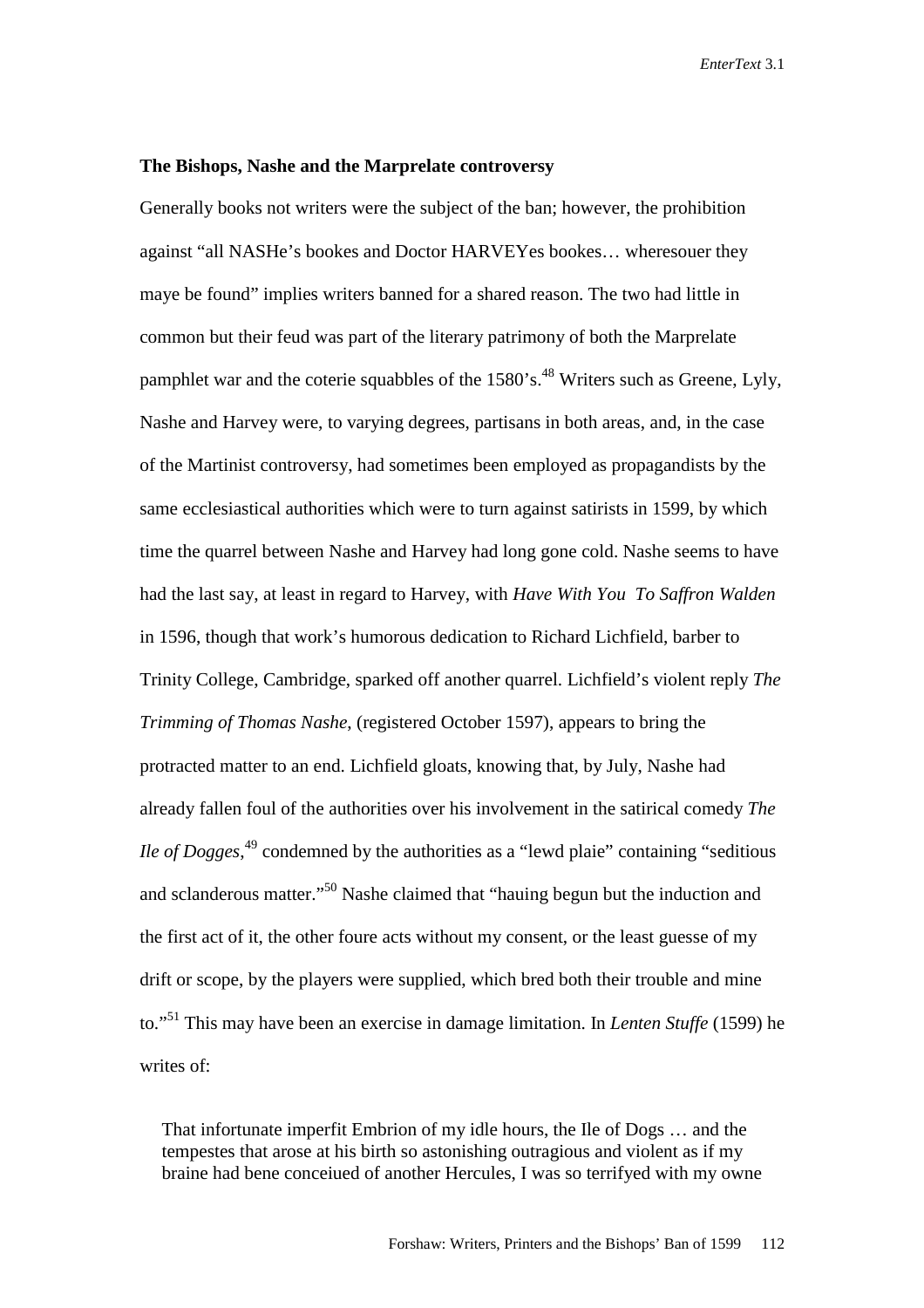encrease (like a woman long traualing to bee deliuered of a monster) that it was no sooner borne but I was glad to run from it.<sup>52</sup>

Run he did. Nashe escaped London for Great Yarmouth where he remained for well over a year. On 28 July 1597, the theatres were closed by the Privy Council; according to Philip Henslowe specifically occasioned "by the means of the playing the Jellye of dooges."53 On 15 August, the Council commissioned Richard Topcliffe, the notorious hunter and torturer of recusants, to investigate and apprehend those responsible "to receave soche punyshment as their Lewde and mutynous behaviour doth deserve."54 Two of the principal players were arrested, along with Ben Jonson, who was charged as "not only an Actor, but a maker of parte of the said Plaie." Whether Jonson was Nashe's collaborator or was brought in to finish a topical piece that Nashe abandoned as too risky we do not know. The play has not survived. We can only guess at what it contained. We do know, however, that the Isle of Dogs was regarded as an unsavoury lawless place where both fugitives and sewage washed up. Nashe had already used the cloacal location metaphorically against Harvey: "in the full tide of his standish, he will carry your occupations out of towne before him, besmeare them, drowne them: down the riuer they goe Privily to the Ile of Dogges with his Pamphlets."<sup>55</sup> The Isle's situation opposite the royal palace at Greenwich may have prompted dangerous satirical analogies with the court; allusions to Nashe's "voyage" to the "Ile of Dogges, / There where the blattant beast doth rule and raigne" in *The Returne from Parnassus* seem to confirm this. Nashe's pen is a "sharper quill of porcupine" with "engoared venom" for his ink, which leaves "our feared Lordings crying villany."56 The *Parnassus Plays* also present Nashe as a stylistic precursor to Marston.<sup>57</sup> If the bishops knew Nashe to be politically dangerous, they had reason to suspect his rhetorical imitators, even if they wrote in another genre and for another audience.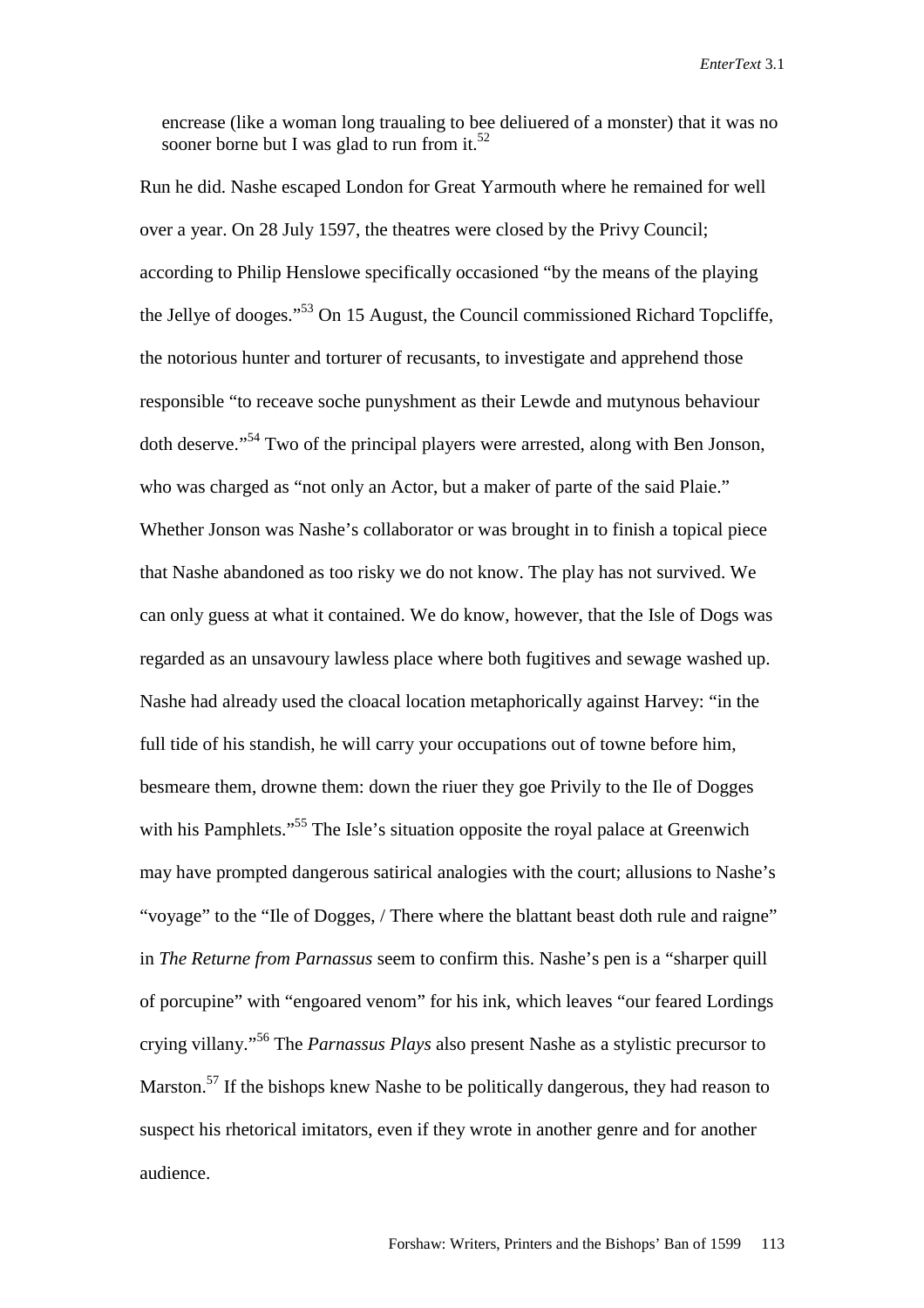The Privy Council suppressed the play with a vigour similar to that directed against religious dissenters, either puritan, such as the Martinists, or producers of papist tracts. This contrasts starkly with the apparent implementation of the bishops' ban. Whatever it was that caused them to act against verse satire was evidently not slanderous or seditious enough to concern the Privy Council. The bishops, however, may have been attempting a pre-emptive strike, however ill-judged, to avoid the sort of embarrassment Martin Marprelate had caused a decade and more before. The roles Whitgift and Bancroft had played in that controversy, and the involvement, on opposite sides, of Nashe and at least one of the printers warned by the bishops, Valentine Simmes, cast a curious light over the Edict.

As Master of Trinity College, Cambridge, John Whitgift had already established a reputation as a staunch enemy of Puritanism and published a series of establishmentarian tracts, involving himself in a pamphlet war with, among others, the puritan Cartwright. Ironically, these ecclesiastical polemics seem to share certain characteristics with the Nashe-Harvey flyting, which itself foreshadowed the skirmishes between verse satirists such as Hall and Marston. Succeeding the tolerant Grindal as Archbishop of Canterbury in 1583, Whitgift set out his Six Articles, which demanded religious conformity, and suspended around two hundred ministers. His war on puritans continued through the operations of the feared Court of High Commission, which Burghley in 1584 likened to a new inquisition.<sup>58</sup> In this, as in the Edict of 1599, Whitgift was aided by the able Richard Bancroft, then Canon of Westminster. In 1589, Bancroft hit upon a novel strategy to "stop Martin & his Fellow's mouths: *viz*: to have them answered after their own vein in writing."<sup>59</sup> Wits such as Lyly, Greene and Nashe were commissioned to "combat these Pamphleteers at their own Weapon. They were attack'd in this Manner by one *Tom Nash* in his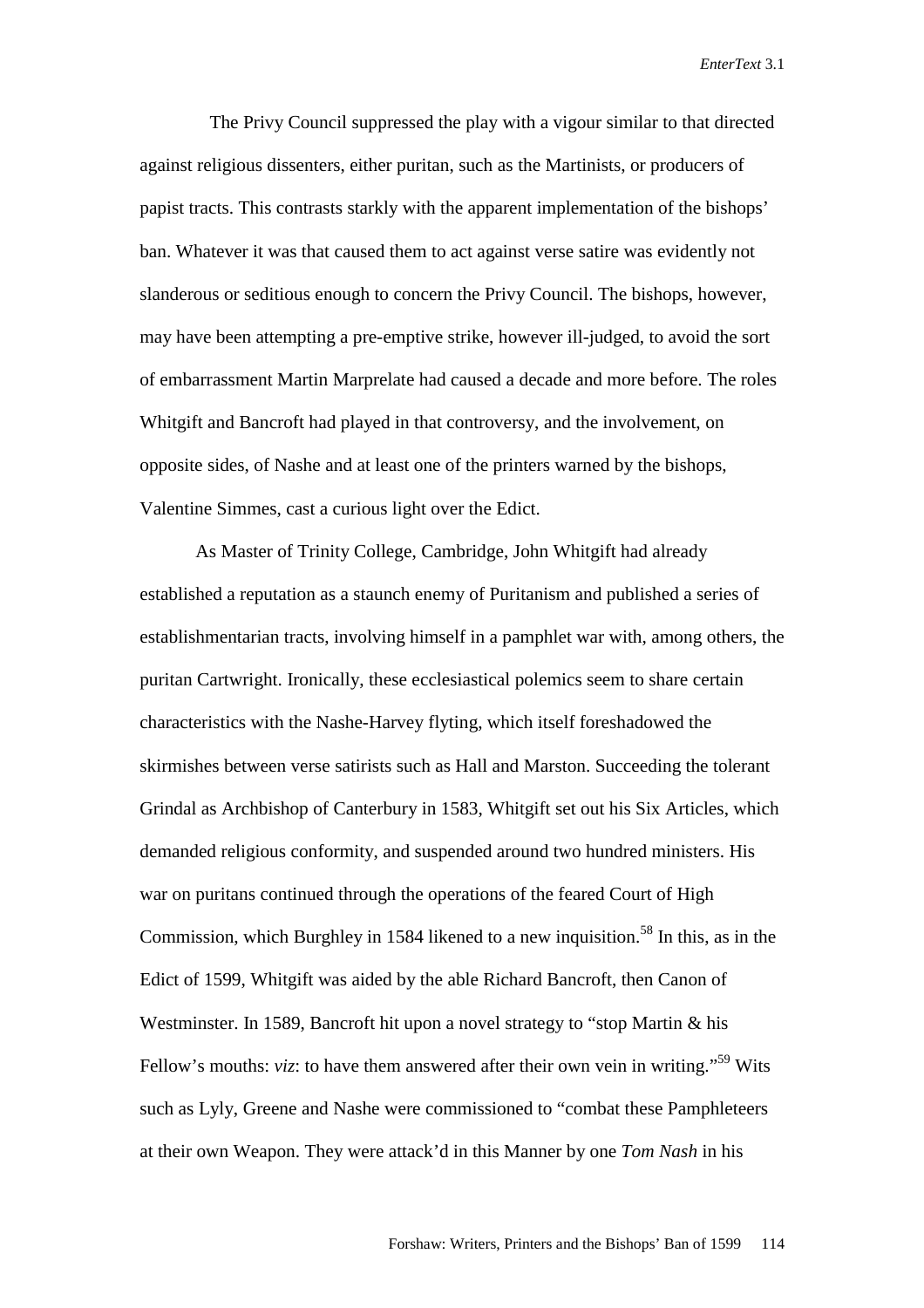*Pasquil* and *Marforio*…. This *Nash* had a genius for Satyr, a lively Turn, and Spirit for the Encounter."<sup>60</sup>

Anti-Martinist plays immediately proved popular. Too popular: the bishops soon found them unseemly and, in November 1589, the Privy Council expressed displeasure at entertainments in which "the players take uppon them to handle in their plaies certen matters of Divinytie and of State unfit to be suffred."61 A committee was set up to monitor plays and censor scripts. Whitgift and Bancroft clearly had little control over essentially comic ensemble productions staged by troupes with a greater gift for farce than ecclesiastical polemic; one imagines both bishops and Martinists were portrayed in little more than Punch and Judy terms. At any rate, neither these shows nor popular rhymed broadsides did anything to stop the Martinists, but drew a larger audience into the controversy. Farce and doggerel could in no way be said to answer the Martinists "after their own vein," and this was where the Wits were employed. The bishops' strategy was risky: they seem to have little pondered the essential anti-authoritarian nature of satire; in their hands it proved to be a treacherous weapon.

*A Countercuffe given to Martin Iunior* by "Pasquill of England, Cavaliero" initiated a series of pamphlets turning the Marprelate style against its originator. $62$ Though we do not know if this or subsequent Pasquil pamphlets are Nashe's work entire or in part, there seems little doubt that he had some hand in writing anti-Martinist tracts. Alone among the Wits, Nashe catches something of Martin's comic tone and stylistic élan. Echoing his strategies, Nashe seems, despite his evident distaste for Puritanism, to admire Marprelate's skill and sheer cheek. To some extent, Martin becomes a role-model for Nashe's satire; even long after the last of his pamphlets something of Marprelate lived on to remind and discomfort the bishops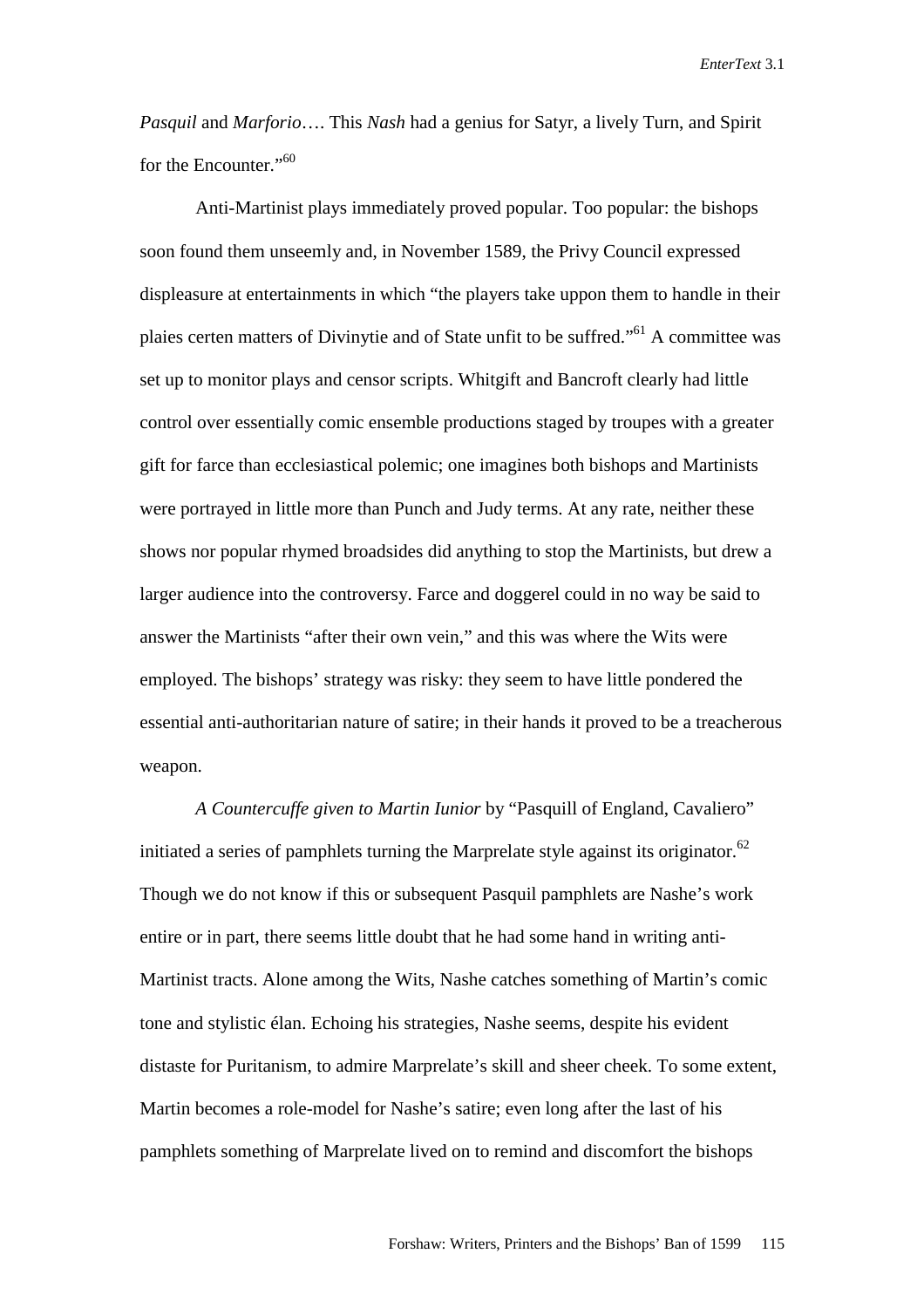about their ill-judged attempt to answer satire in its own vein. It seems likely the bishops prayed for the opportunity to consign him and all his perverse progeny to eternal oblivion.

One other curious strand binds Whitgift to "his Nashe gentleman."<sup>63</sup> In 1592, the satirist, staying at the Archbishop's palace in Croydon, wrote an entertainment for his host, *Summers Last Will and Testament*. The work, however, did not appear in print until 1600 when, despite the previous year's ban on all Nashe's works, it was officially entered in the Stationers' Register on 28 October. This, along with many other banned books openly published after the prohibition, raises important questions about Elizabethan censorship and the role of the Stationers' Company in policing the book trade.

## **The Stationers' Company: censorship and commercial protectionism**

The Stationers' Company protected the interests of publishers and printers and acted as a regulatory body. Ordinances of 1554 and 1562 had strengthened the Company's power and demanded that all new books be licensed by its Wardens. Though "theoretically approval was quite independent of any ecclesiastical or civil authorisation… in order to protect themselves, the wardens often insisted that an entry could only be made if such outside authority were obtained." 64 However, at least a third of books known to be printed in the latter part of the sixteenth century were not entered in the Register and, though there is no satisfactory explanation for it, only a very small proportion of these omissions was punished.<sup>65</sup> Under these arrangements some printers were "privileged" with the right to print lucrative texts; others were marginalised. Clearly, regulation was not as well-policed as the ecclesiastical authorities would have wished. It failed to stop the secret printing and distribution of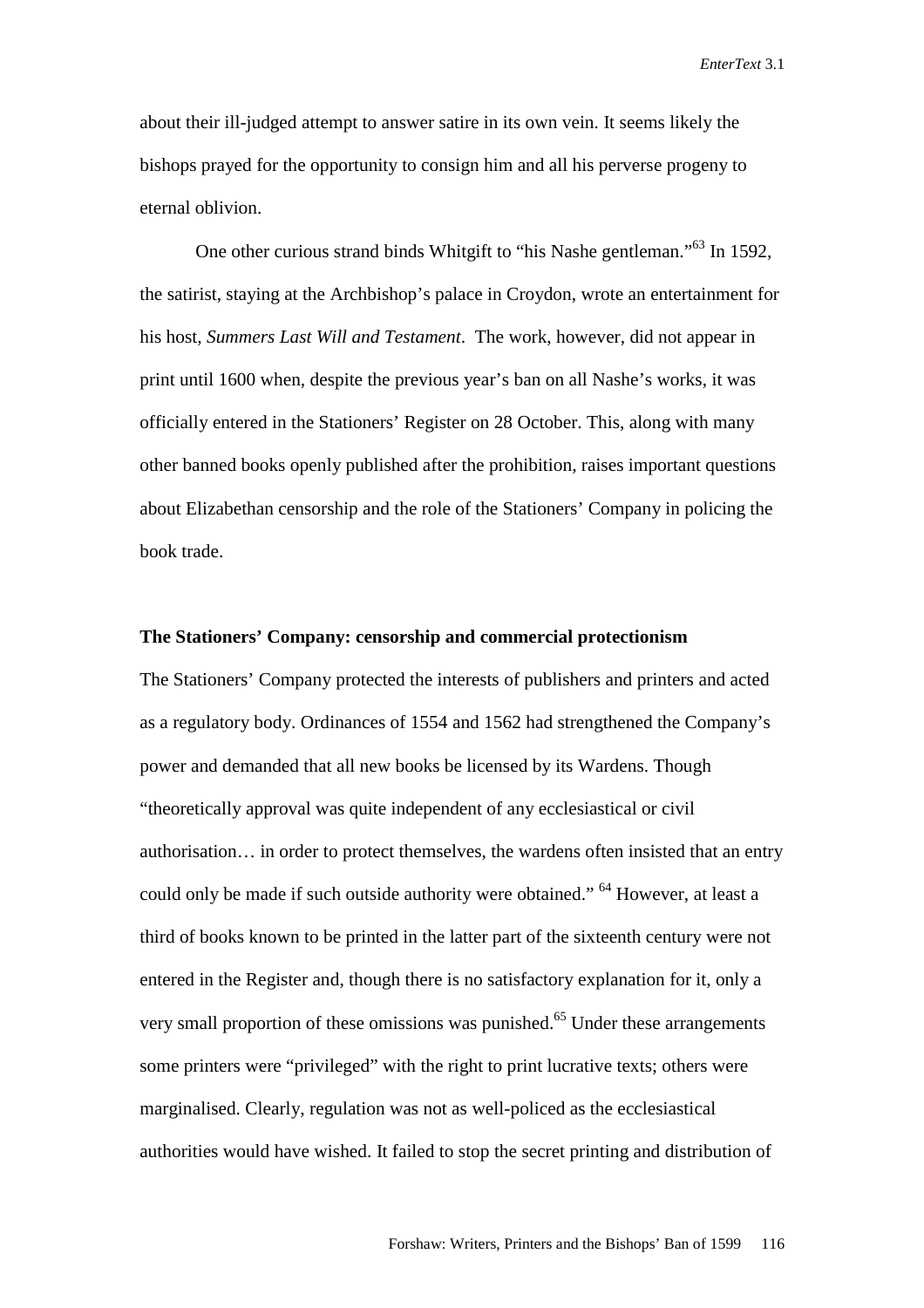the Marprelate tracts, for example, or to prevent sales of unauthorised editions of the Psalms. Much of the prohibited material was of a religious nature; Marprelate may be seen as providing a link between the sermonising tradition of scolding abuses and that of contentious literary satire.

If the Government could be harsh, the Company was paternalistic and often indulgent: allowing Roger Ward, for example, the right to print privileged books, including a money-spinner such as the *Grammar*, despite three separate attempts to destroy his printing materials. Valentine Simmes, also convicted of printing a privileged book, was punished by the mere melting down of the type used for the offending volume. Perhaps to soften the blow, in 1596 Simmes was given the right to print works privileged to his former master, Bynneman.<sup>66</sup> Attitudes towards infringement seem to have varied greatly, depending on the ordinance and the authority concerned—Privy Council, ecclesiastical servants of the state or the Stationers' Company itself. The Company's relatively lenient punishments for printing "privileged" books implies that publishers' texts were regarded as fair game: a little poaching was to be expected. Widespread infringement implies a good chance of escaping penalties or that fines were lenient enough to be regarded as business costs. The Company may have been indulgent, but the Government certainly was not. The case of Valentine Simmes, who printed work by Shakespeare, Drayton and Breton among others, is illustrative.

 In July 1589, Simmes, along with another printer Arthur Tomlyn, was hired by John Hodgkins for work on "the second Marprelate press." They printed *Theses Martiniae* (STC 17457) and *The Just Censure and Reproof* (STC 17458) near Coventry and then moved their portable press to near Manchester where they were arrested in the process of printing a third pamphlet. The three conspirators were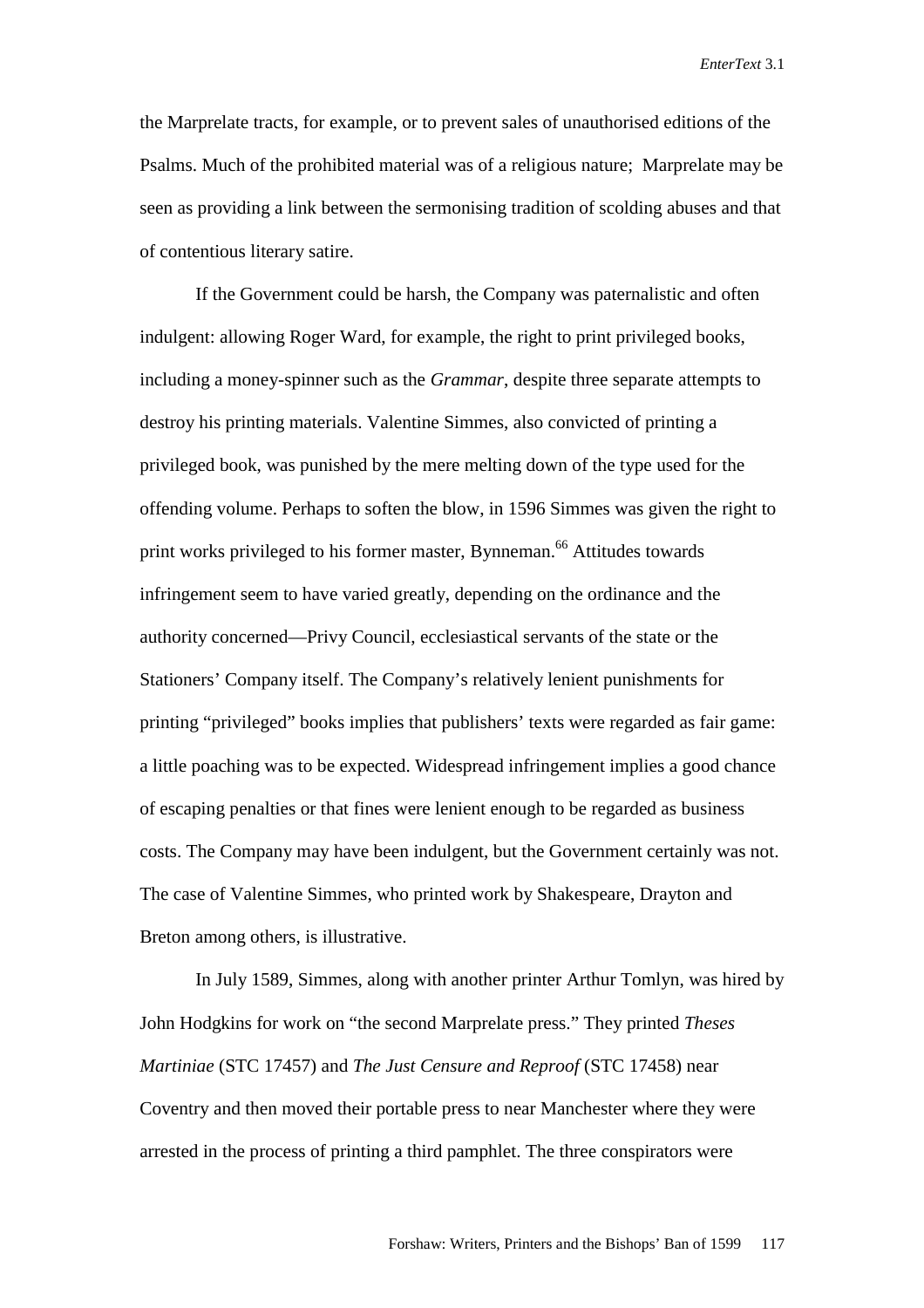examined by the Earl of Derby and the Privy Council. Simmes was kept prisoner until at least 10 December and tortured on the rack. In his statement, which sets much of the tone of his later career, he claimed Hodgkins had originally hired him to print accidences, which were privileged, in return for £20 per annum, with meat and drink. Despite this, the first books bearing Simmes's imprint appeared in 1594. The following year he was in trouble with the Stationers' Company for printing the *Grammar and Accidence*, privileged to Francis Fowler. The Register for 15 July notes that his press was carried into the hall in punishment and "there remayne in the hall certen leaves of th[e] accidence amounting to about xx Reames which were siesed in th[e h]andes of valentyne Symmes."67 The account in the Court Book for 27 September mentions "certen formes of letters and other printinge stuffe… moulten according to the said decree and soe with the rest of the said printinge stuffe Redelivered vnto the said Valentyne."<sup>68</sup> In 1598, there was a small fine for "printing a thing disorderly<sup>"69</sup> and in 1599 he was one of fourteen printers specifically warned by the Company on receipt of the bishops' ban. Despite this, that year he printed (or already had printed before June) *Nashe's Lenten Stuffe*, though it was not entered in the Register until 11 January 1601: in six months even the Stationers' Company seems to have forgotten the ban. On 3 August 1601, Simmes was fined  $3<sup>s</sup>4<sup>d</sup>$  for "prynting A *proclamation* formerly printed for the Crowne office which he hath nowe this tyme printed without Allowance or entrance."70 There were more fines for disorderly printing or breaking order. Eventually, in James's reign, he was sent to prison again. It is worth noting that the offending material was religious: "Valentine Symmes who now was taken printing seditious books, has done the like seven times before this; first he printed the things of Martin Marprelate, after he has been meddling in Popish books, he by forebearing has become worse."71 The Stationers'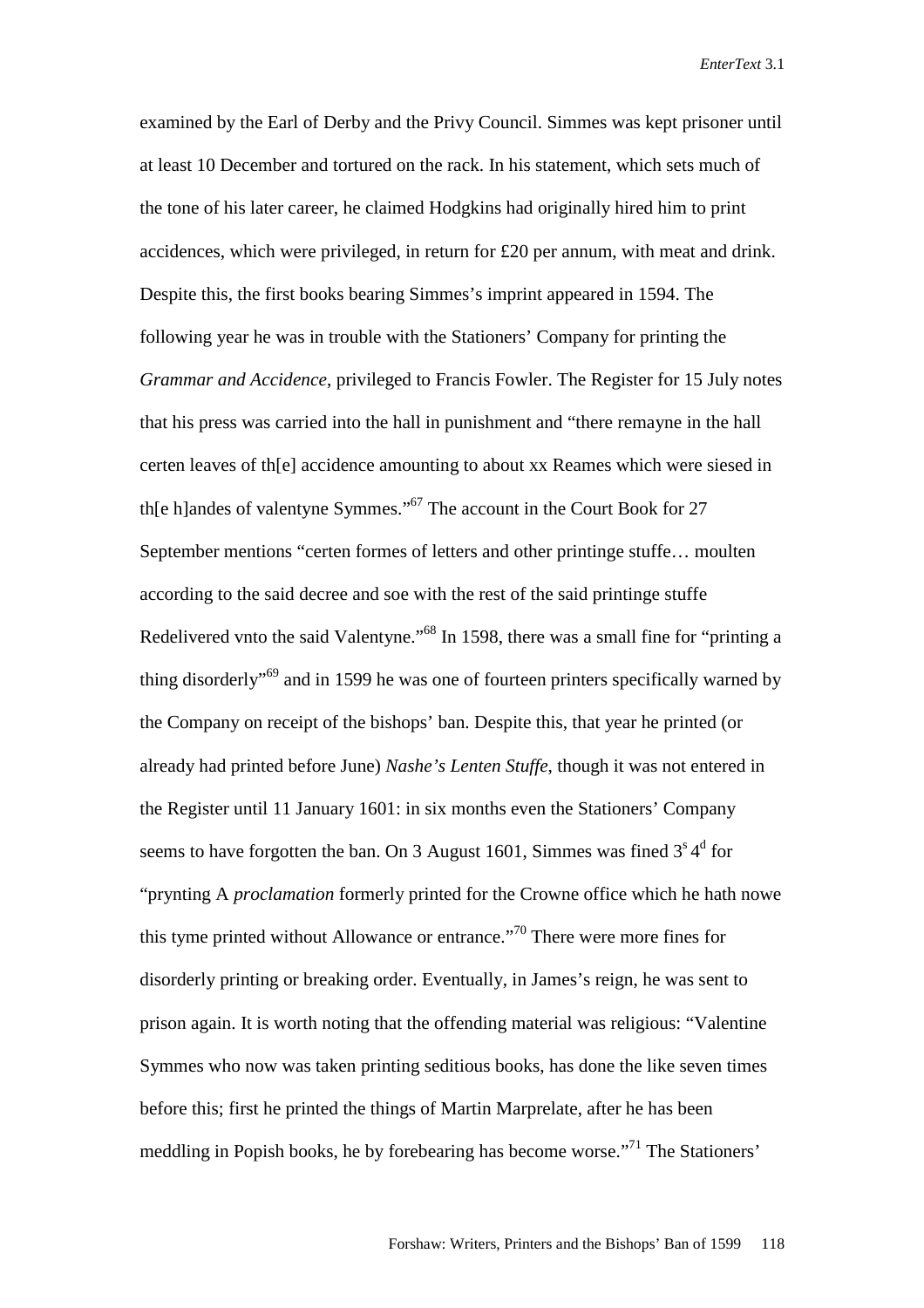Company, however, continued to look after its own: Simmes's name appears in the Company Poor Book, first on Good Friday 1608, when he received five shillings, and then for the rest of his life.

### *Faunus and Melliflora*

The Edict did have one very odd and unintended effect. Without it one of the most fascinating satirical productions, John Weever's *Faunus and Melliflora* printed by Simmes in 1600, would have certainly been a much duller affair. Like Marston's *The Metamorphosis of Pigmalion's Image*, Weever's volume is a curious hybrid. It begins as an erotic poem echoing *Hero and Leander*. This epyllion, after a thousand or so lines, surprisingly metamorphoses into a comic aetiology of the origin of "Satyre" and its journey to London from Italy.<sup>72</sup> The pseudo-Ovidian narrative appears to close with pointed references to Marston, "the *Rhamnusion* Scourge of Villanie." There are then, unexpectedly, translations from satires by Horace, Persius and, abruptly ending after only ten lines, "The first Satyr of Iuvenall." There is a promise that "Iuvenall, Horace, and *Persius shall hereafter all be translated*" and the moral aetiology is suddenly resumed, bringing us to contemporary London and the bishops' bonfire.<sup>73</sup> Slyly, Weever has Venus denounce the "Satyres:" they write only out of envy and lust; they might have their place in Italy, but in England all is well, or was before they brought their spite. It seems Weever has invented a new genre, the anti-Satyre satire, but Marston had already ironically satirised the Satyre vogue, for those who knew how to read him. Pretending to condemn satire, Weever settles scores with several of its practitioners, most notably Marston, whose Kinsayder he parodies. He mocks the bishops and their fire under the guise of praising them as Venus's saints. The implication is clear: they have hypocritically condemned satire on the grounds of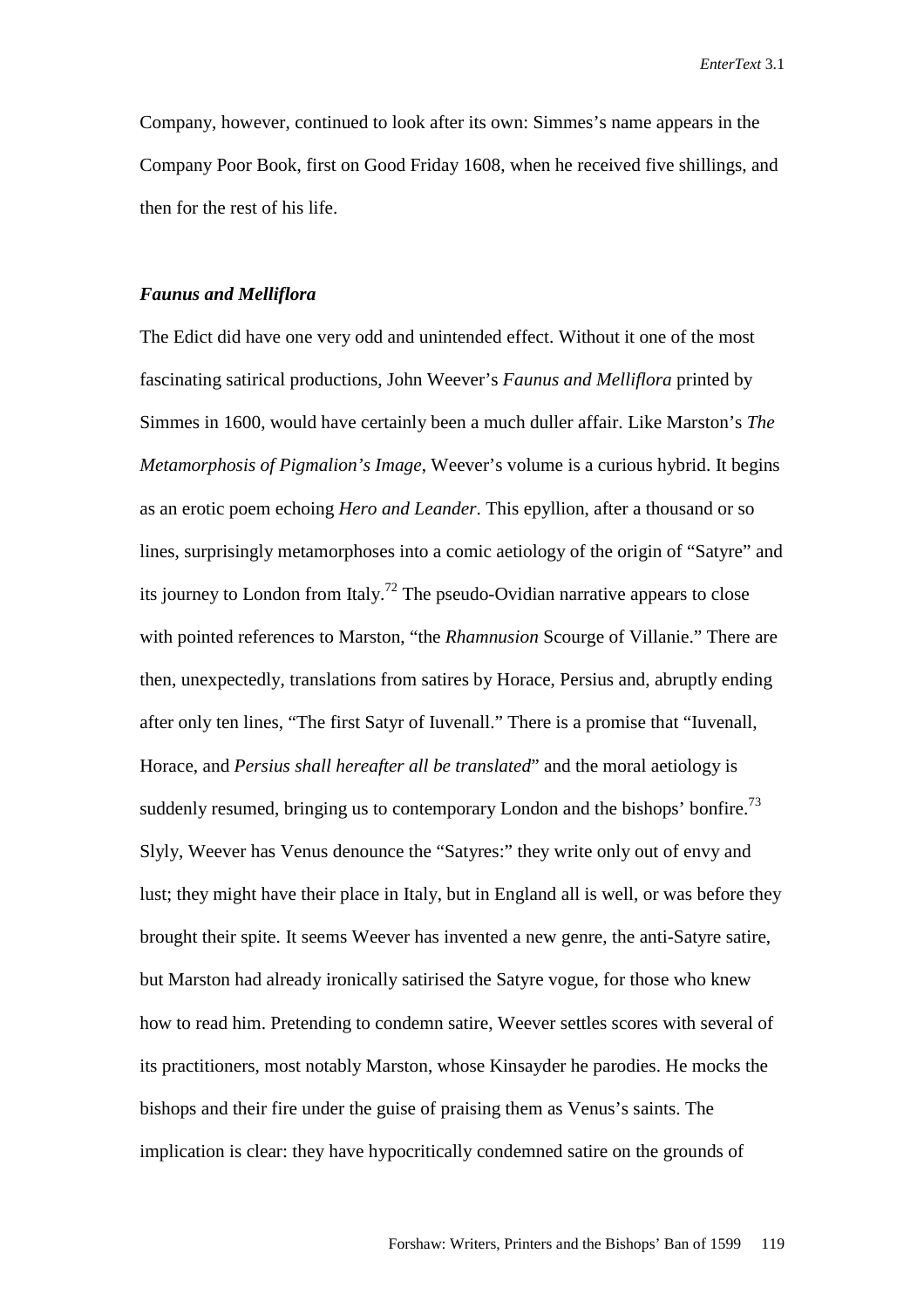lewdness because they are lustfully envious of Venus. The book ends with "A Prophesie of this present yeare, 1600" which pushes the attack on "Satyres" and "quipping Epigrammatists" still further. The verse is now totally Kinsayderian.<sup>74</sup>

 The book's odd mix of styles and genres may hint at the hybridity of classical *satura.*75 Weever's modern editor Davenport, however, believes that the abrupt transitions from erotic narrative to mythography and satire betray Weever's confusion about his own aims, rather than any desire to emulate Marston's *Pigmalion*. Davenport sees *Faunus* as a clumsy attempt "to evade the ban by cobbling together" "two unfinished works:" "one an erotic poem very nearly completed, and the other a collection of fragments towards a book of satires translated and original."76 He regards the passage "accusing the licensing prelates of secret prurience" as " a young writer's jibe at the prudery of the Authorities:" "an indiscreet burst of resentment against them for spoiling his literary plans" to "be taken as a mild piece of bravado."<sup>77</sup> Weever's Venus thrusts "herself in baudy elegies," "Polluting with her damned luxury, / All eares which vow'd were unto chastity," while "Some of her Saints"

Vnto her shrine their orizons did say: Which fore she askt, this boone to her was giuing, That all the Satyres then in England liuing Should sacrifisde be in the burning fire, To pacifie so great a goddesse ire.<sup>78</sup>

Keach finds Weever's allusion to book-burning too audacious for him, or Simmes, named on the title page, to have published the poem officially; having goaded the authorities in such a manner, it would have been futile to evade the ban as Davenport suggests, merely "by cobbling together" the erotic with the satirical.<sup>79</sup> Keach sees Simmes's failure to register the book as an attempt to publish a small number inconspicuously without attracting the attention of the authorities. This seems most unlikely: Simmes probably needed money badly and Weever was a relentless self-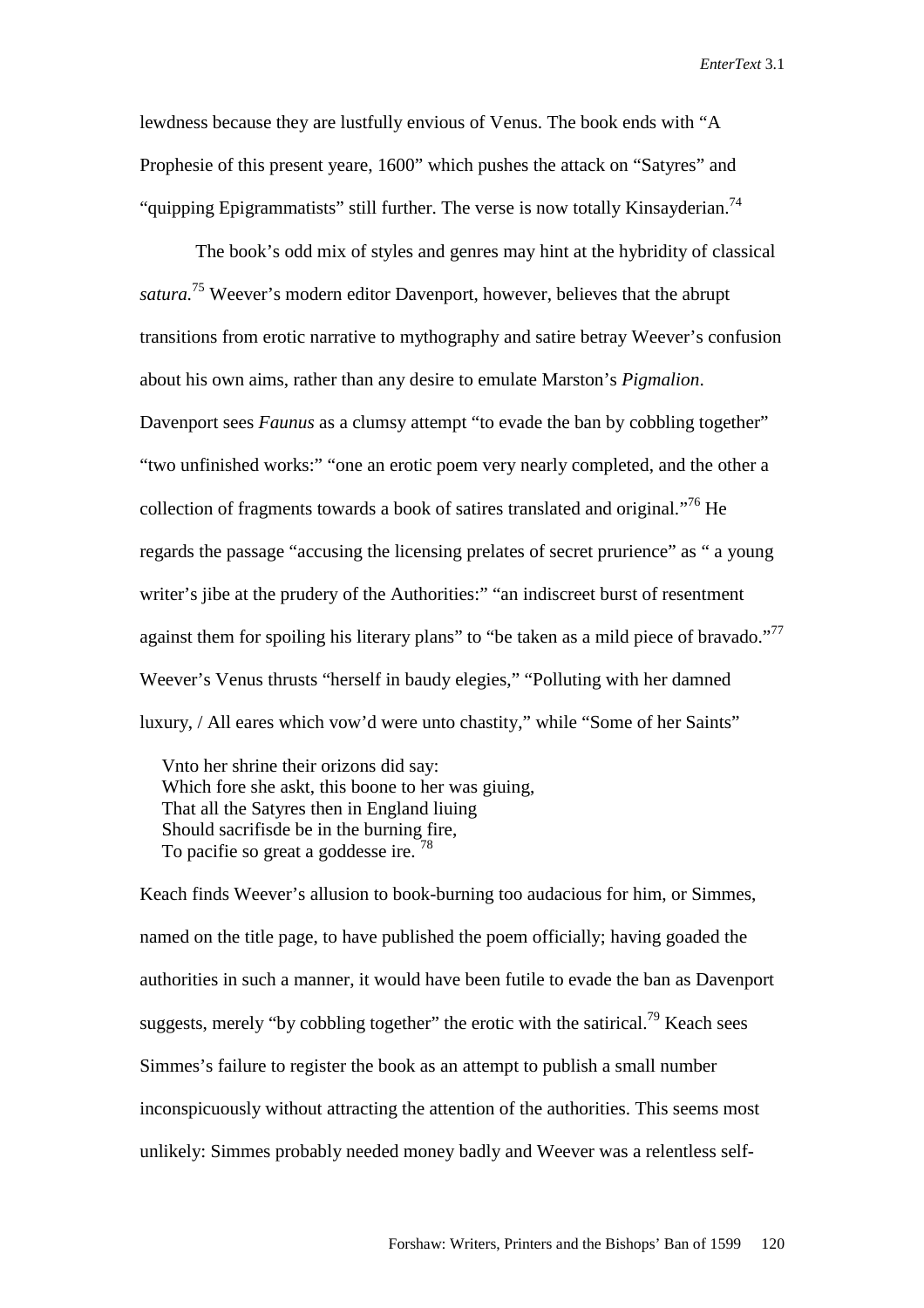publicist; both printer and poet would clearly have liked to sell as many copies as possible. In any event, satirising the bishops' book-burning hardly seems a good strategy for a book intended to be "inconspicuous."

 Honigmann draws on W.Craig Ferguson's monograph of Simmes to demonstrate the printer's importance to Weever's early career.<sup>80</sup> Simmes had already printed the *Epigrammes* (dedicated to Sir Richard Hoghton who was only knighted in June 1599) thereby breaking the order that "no satires or epigrammes to be printed hereafter." He also took the risk of printing satirical works by Nicholas Breton (*Pasquils mad-cap and his message*; *Pasquil passe, and passeth not*, both 1600— Pasquil, that creation of the anti-Martinists comes back to haunt the bishops) and Tourneur's *The Transformed Metamorphosis*. According to Honigmann, the reason he took these risks was simple: Ferguson shows a dramatic fall in the amount of typesetting done in Simmes's shop in the years 1597-1602. He had to take what work he could, even risking fines or imprisonment. Honigmann believes the 1599 ban affected Weever far more seriously than was proposed by Davenport: that in the autumn and winter of that year he had four books in progress, including the *Epigrammes*, that might not see the light of day. Simmes, short of work, risked printing the *Epigrammes*. A little later, he offered to print another book:

The printer was in a hurry, the struggling young poet realised that it was a case of now or never – therefore he broke off (or rewrote) the ending of the poem 'Faunus and Melliflora', so as to give himself a half-excuse for tagging on his translations from Horace, Persius, and other satirical odds and ends. It made up another book, though not one that Weever had planned to write. $81$ 

Weever's hybrid may remind us of the volume which mated Davies's *Epigrammes*  with Marlowe's translation of the *Amores*. Like "the English Martiall," Weever's formal versatility is mirrored by a facility for the favourable attitude which culminates in turning epigrams to self-serving ends—there is as much flattery in both their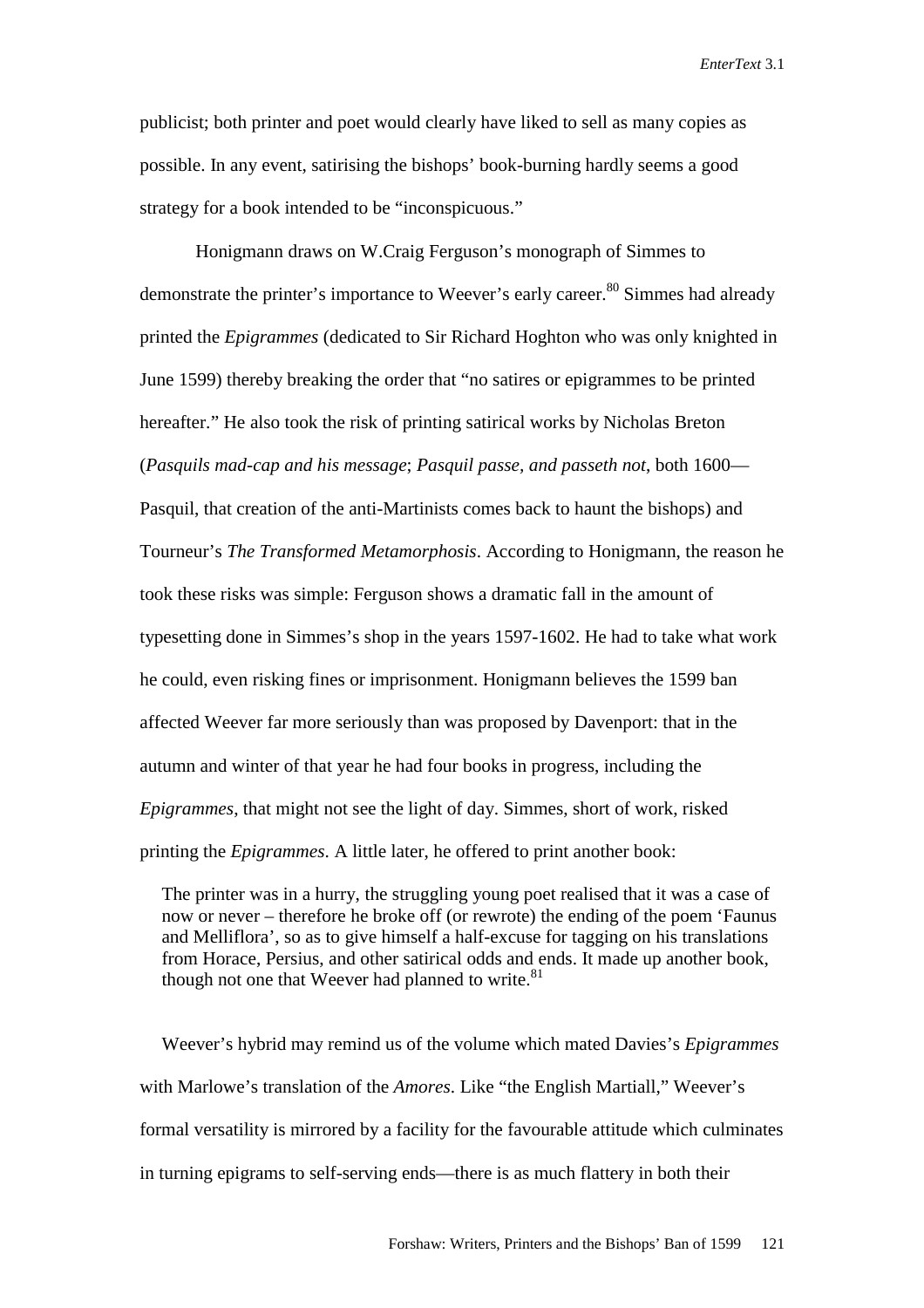dedicatory epigrams as there is satire in the remainder. The *Epigrammes*' praise of established contemporaries brings McKerrow to note that "with the exception of the *Palladis Tamia* of Francis Meres, there is, I think, no single work of so early a date which contains references by name to so many Elizabethan writers of the first rank."<sup>82</sup> *Faunus* is dedicated to Edward Stanley, grandson to the third Earl of Derby (who had interrogated Simmes over his part in printing Martinist tracts): an unlikely recipient for a clandestine book. Weever's strategies to get himself noticed bore rapid fruit. *England's Parnassus* (1600), compiled by Allot, another recipient of flattering verses by Weever, already contained thirteen extracts from *Faunus*—approaching Marston's seventeen. A flattering epigram by Weever (iv. 4) connects Allot with Middleton (as can be seen from another, less flattering, epigram mating Marston and Jonson, Weever liked to kill two birds with one stone). In 1600, Allot and Weever contributed complimentary verses to Middleton's *The Legend of Humphrey Duke of Glocester*. Neither the *Epigrammes* nor *Faunus* can be regarded as "inconspicuous" samizdat productions; both were clearly openly available and legitimised by the literary establishment, without a word of complaint from the bishops.

Weever's anti-Satyre satire sparked off a new fashion. In *A Whipping of the Satyre*, authorised in 1601, he attacked the Satyrist, the Epigrammatist, and Jonson, the Humorist, just as Jonson had himself attacked similar satirical types. Though published anonymously by John Flasket, there is ample evidence for Weever's authorship, and Flasket evidently thought it safe to put his name to the title. Weever was answered by *No Whippinge, nor Trippinge; but a kinde friendly Snippinge,* attributed to Breton, in which the poet ironically asks all Satyrists to desist and return to religious themes: satire was clearly still flourishing in the years immediately following the ban. Breton stirred the controversy further, in the guise of Pasquil, an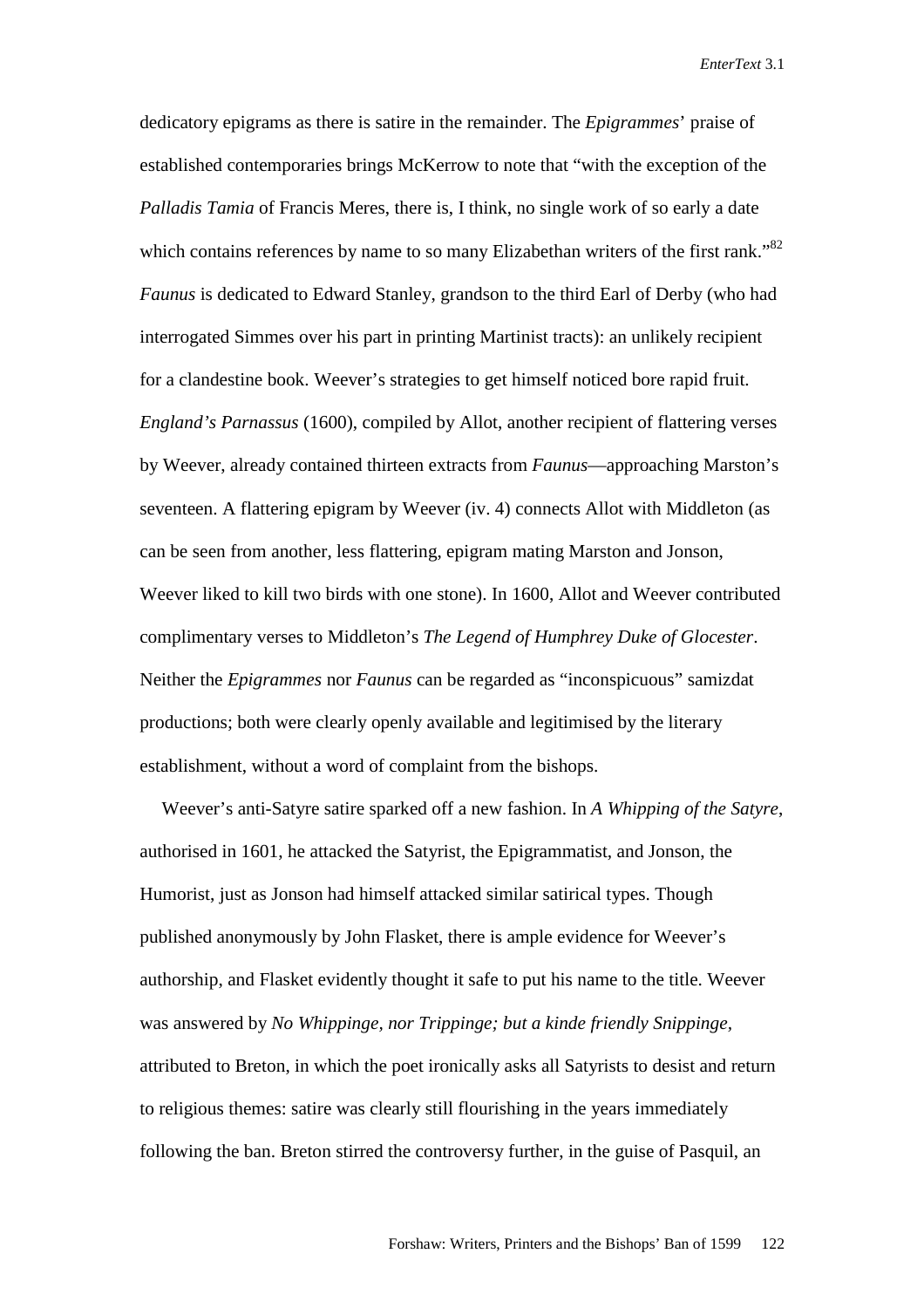insolent, all-hating malcontent prone to fits of madness. Both books were printed by Simmes, though, should they have read them, the combination of religion, Pasquil and printer must have uncomfortably reminded the bishops of the Marprelate affair. The Edict was obviously no deterrent: the first part of *Pasquils Mad-cap* was registered on 20 March 1600 and the second part on 10 May. Some of Kinsayder's spirit also lived on in an attack on Weever: an anti-anti-Satyre satire, *The Whipper of the Satyre his penance in a White Sheete; or the Beadles Confutation*. This spirited defence of the "Barking Satyrist" was published anonymously like the other Whipper pamphlets, but it is almost certainly by Guilpin.

We have returned to flyting. Marston's and Jonson's *Poetomachia* though conducted on the stage still fed the printers: as Clegg observes "satiric drama dominated the London stage—and printed versions of the same were "sufficiently authorized. After the death of Elizabeth (and Whitgift), epigrams regularly appeared in the Register as well as numerous satiric pamphlets."83 Satirical works published just after the ban include John Lane's *Tom Tel-Troth's Message* (1600) and, again using the Ovidian erotic narrative to cloak an allegory directed at the court, Beaumont's *Salmacis and Hermaphroditus*. Two satires by Samuel Rowlands, *The letting of Humors blood in the Head-vaine* and *A mery meting or tis mery when knaves mete*, were authorised in 1601, only to be burned by a Stationers' Court order a few days later along with "other Popishe books & things that were lately taken." This implies offence through religious association. Nonetheless, as Greg notes: "Apparently the burning of this book was a sufficient advertisement to make it worth reprinting, for on 4 Mar. 1601 and again on 1 Mar. 1602 Stationers were fined  $2^s 6^d$  a piece" "for their disorders in buying of the books of humours letting blood in the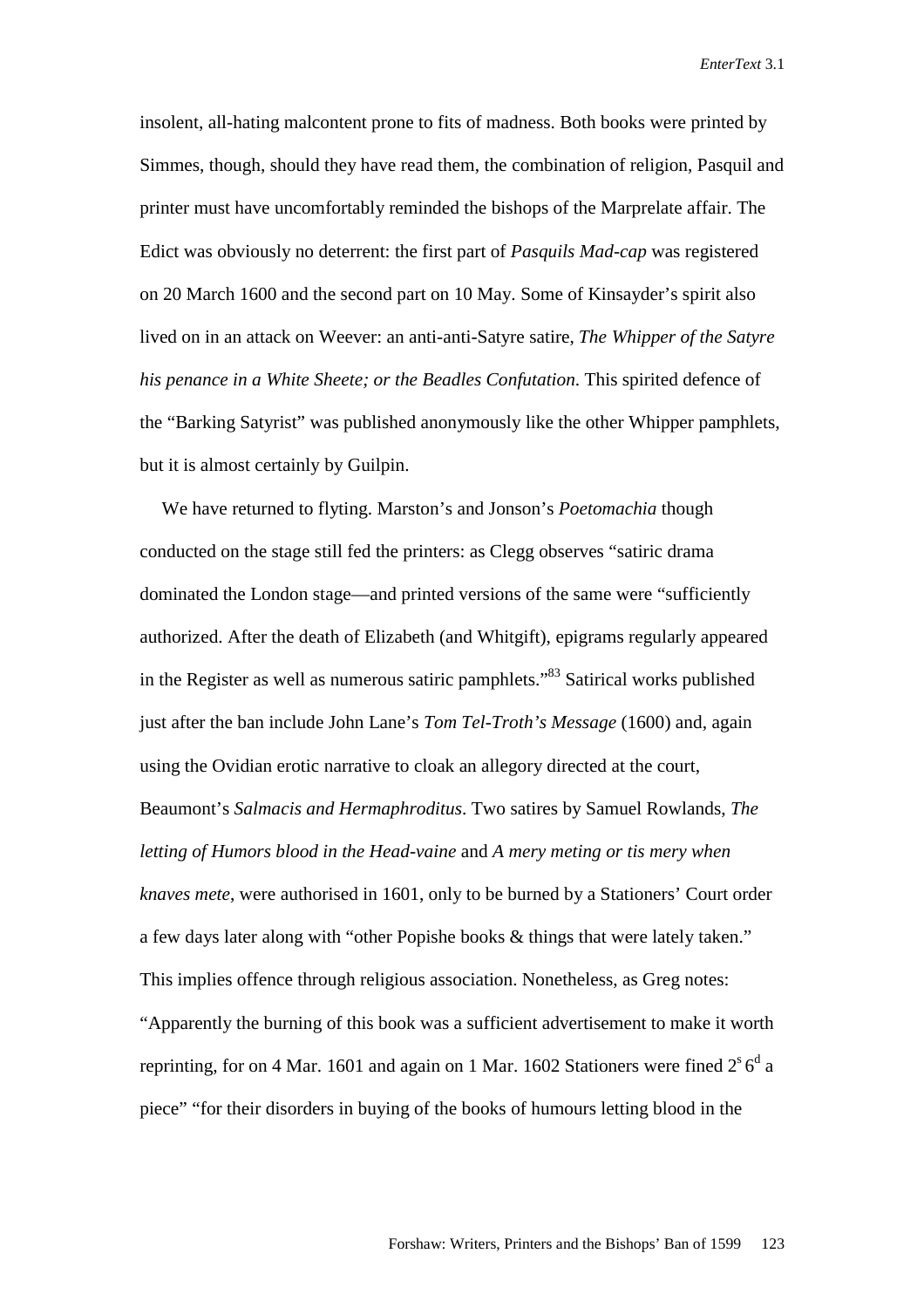vayne being new printed after yt was first forbydden and burnt."<sup>84</sup> The bishops' ban appears an irrelevance; real censorship was accomplished by other means.

Despite their algolagnic flavour, later satires seem less politically contentious. Richard Middleton's *Epigrams and Satyres* (1608) approaches the Kinsayderian tone, spicing prurience with indignation; John Taylor's *The Sculler* (1612) likewise echoes Marston and Guilpin; Thomas Dekker in *The Guls Horne-Booke* (1609) assures us that the public is still eager for both satires and smut.<sup>85</sup> After this second wind, verse satire begins to flag. Works such as *The Scourge of Folly* (1611) by John Davies of Hereford often lash out only in their titles. Peter thinks this was probably

a reaction to disapproval in high places rather like that which followed the censorship of 1599. Wither's *Abuses Stript and Whipt* is a garrulous and tepid affair but it contained some uncomplimentary references to kings which were evidently resented, for the book landed him in the Marshalsea. <sup>86</sup>

We need not take Peter's reference to censorship too seriously. Wither was briefly imprisoned for the first edition of *Abuses* (1613) but in a reversal of official attitudes which reminds one of the Order of Conflagration's second thoughts on Hall and Cutwode, the book was allowed to run through eight further editions in the next four years. Wither became a *succès de scandale*: as Crispinella says in Marston's play *The Dutch Courtesan*: "those books that are call'd in, are most in sale and request."<sup>87</sup>

Though Wither's satire is general and "engages less in satiric invective than in moralizing on human passions and weaknesses,"<sup>88</sup> there is a tradition that he was sent to "Jayle for scandalling some Peeres."<sup>89</sup> A list of abuses drawn up for the attention of the Star Chamber in 1600 by Lord Keeper Egerton ends with "masterless men and other companions that make profession to live by theyre sword and by theyre wit, to discourses and meddlers in Princes matters, and lastly to libellers."90 A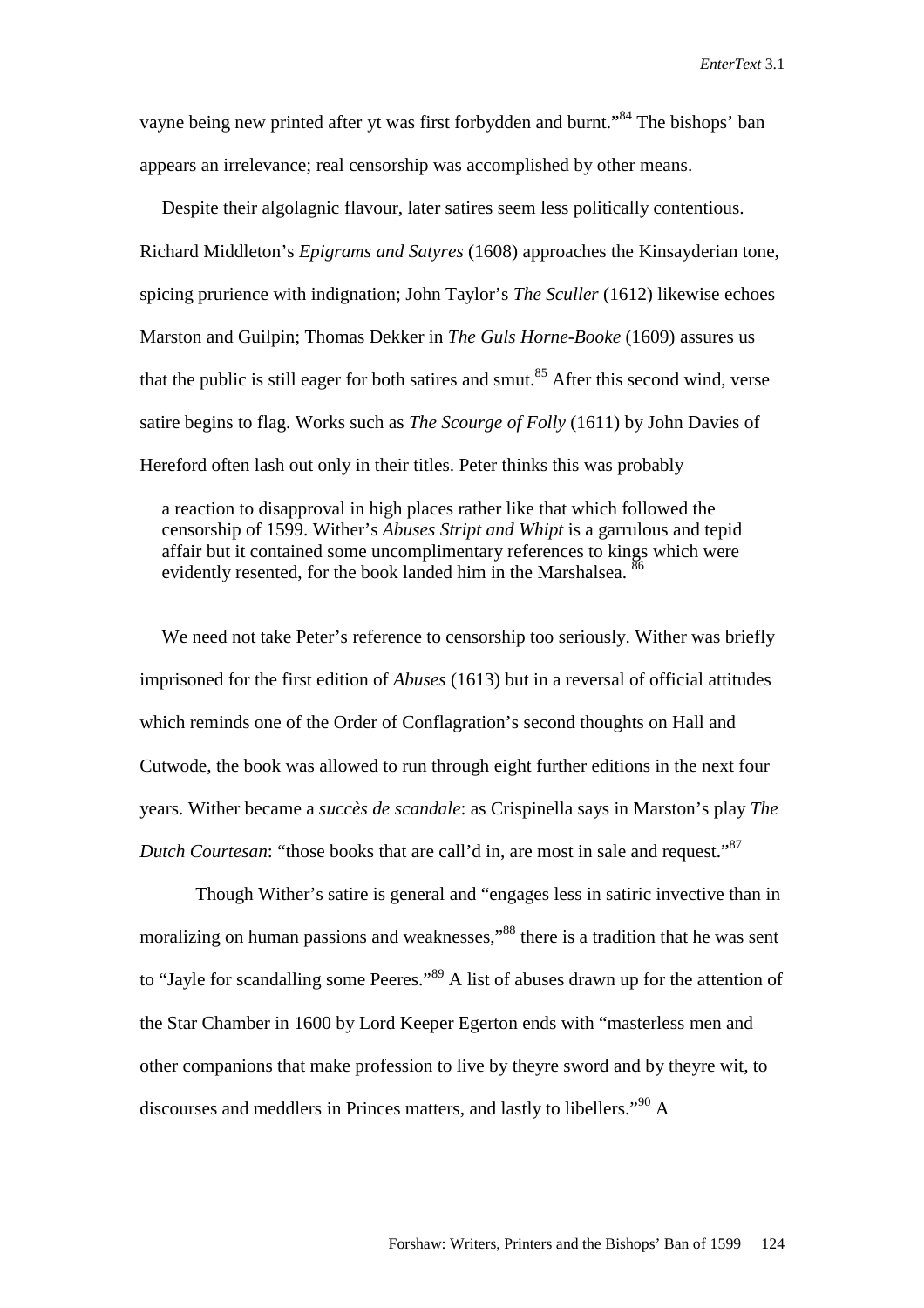"PROCLAMATION against Libellers of the Queen and RUMOURS which stir discontent"(5 April 1601) indicates where the Government's real anxieties lay.

To some degree, satire had returned to the genre of Complaint; or at least that was the view tacitly encouraged by the authorities. "Paper crimes" seem to have been regarded leniently, furnishing circumstantial evidence of sedition perhaps, but little more. It was not until the mid-seventeenth century that the definition of treason was extended to cover printed works. On the whole the authorities seem to have been satisfied with the licensing system as administered by the Stationers' Company, and had little desire to draw attention to works that had slipped through the net. Marprelate's real offence was his existence, not his pamphlets. He had also, incidentally, demonstrated the relative facility with which one could operate a press outside Stationers' Company control. In later years, both Government and Company would realise that control by inclusion rather than exclusion was more effective. This implies a necessary degree of tolerance.

 Which leaves us with the curious Edict and the bishops themselves. They owed their power to the Star Chamber decree of 1586. When the ruler of a country is also head of the established church then the religious is political. The Government's interest in controlling the press was focused on stamping out sedition. The brutal treatment meted out to the Martinist conspirators and the distributors of papist tracts stands in stark contrast to the Government's attitude to literary satire. Religious, particularly Catholic, agitators were by definition traitors to the Crown and possibly in league with Spain to boot. Mere literature, on the other hand, even the most biting satire, changed nothing, particularly the verse satire of Guilpin and Marston which was mainly aimed at literature itself and its rival practitioners. Originally the Government had naturally chosen ecclesiastical dignitaries to head its apparatus. Or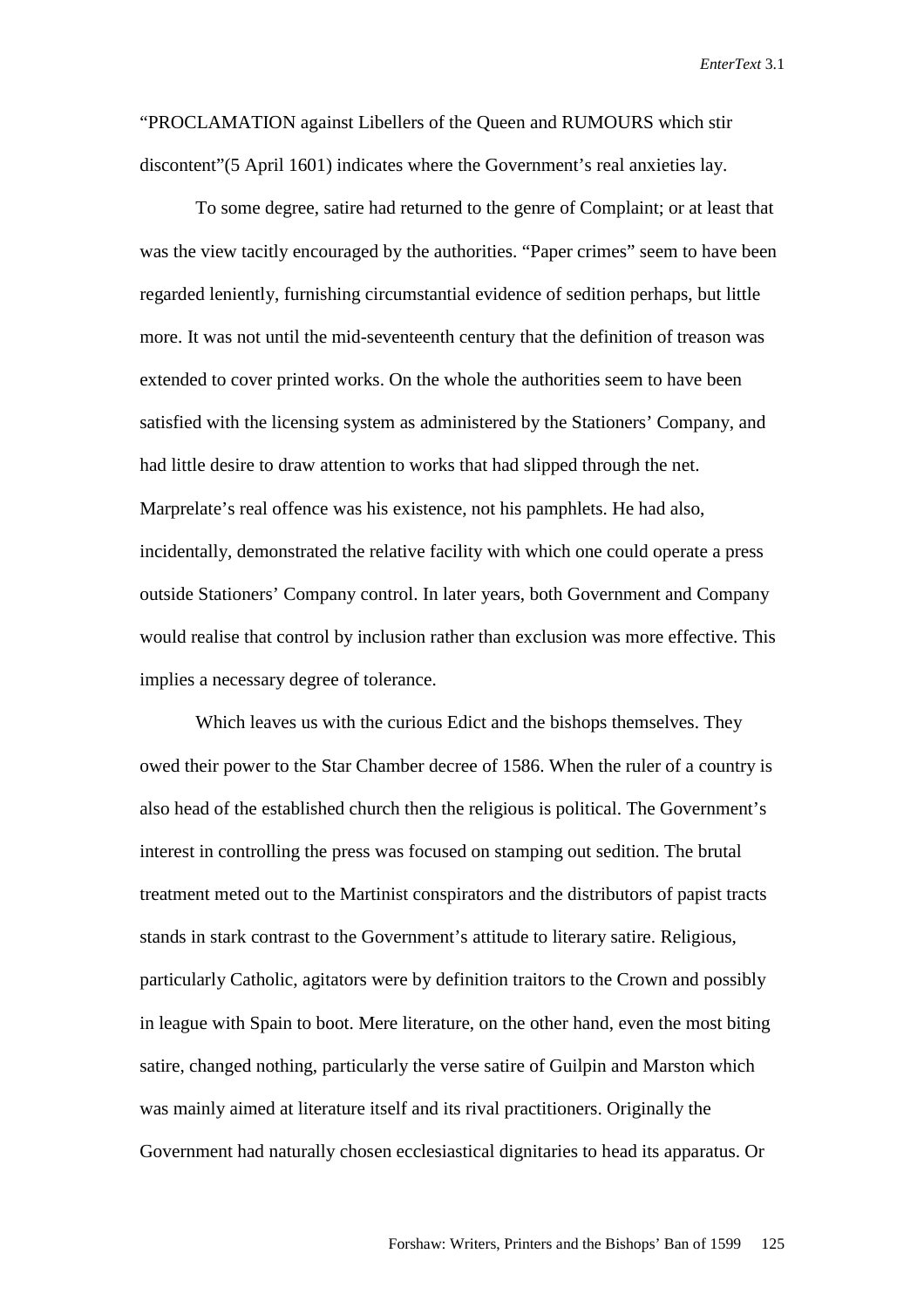perhaps it would be more correct to note that it was Whitgift and Bancroft who had actively sought the role of censors. Political aims were disguised by moral concerns; the bishops could be relied upon to come down on unsuitable religious tracts. They, however, never quite realised that they were figureheads with power only in so much as their aims coincided with the state's. By the end of the 1590s things had moved on; the bishops were already fighting a rearguard action against Puritanism, which no longer threatening any interest but their own could not be used to mobilise Government power on their behalf. In a futile attempt to demonstrate, most importantly to themselves, that power had not slipped irretrievably from their grasp, they cobbled together a ban. Though its intentions to stamp out sedition and religious dissent may have coincided with Privy Council aims, its focus on epigrams and satirists was irrelevant to those who now wielded real power. Davies's epigrams did not prevent his rise to Attorney-General; given the prominence of Inns of Court men—no strangers to flyting themselves—among the political elite, the Privy Council must have had a more sophisticated understanding of satire than the bishops.

 By and large, printers and publishers blithely ignored the ban, and the Stationers' Company, set up by the book trade to protect its own interests, tacitly supported them. The bishops had overstepped the role initially envisaged for them. Satirists ignored them at best, mocked them at worst, flouted their authority anyway, in a manner inconceivable a decade earlier, when Whitgift was among the most feared men in England. The ban marks less the end of satire, than of the bishops' own political power. Now reading it, we can begin to understand why it is so inconsistent and ill-considered. It has the tone of something hit upon in panic. It couldn't have been long before the bishops realised their mistake and then they, like everyone else concerned, began to pretend that the ban had never happened.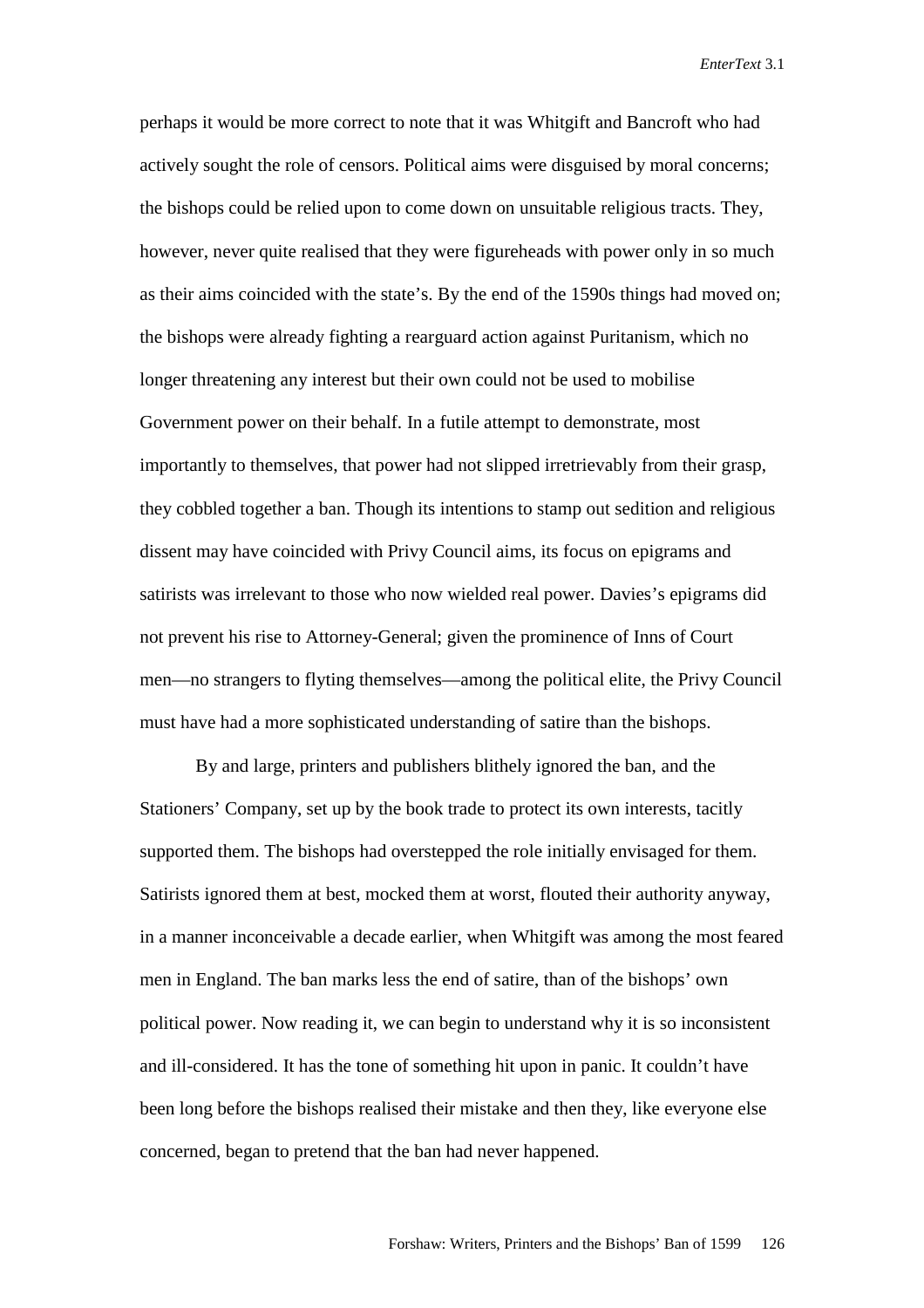#### **Notes**

3 See Cyndia Susan Clegg, *Press Censorship in Elizabethan England* (Cambridge: Cambridge University Press, 1997), 200.

4 The present article is intended to update and amplify work upon the 1599 ban in Cliff Forshaw, *The Chameleon Muse: Satirical Personae in the Formal Verse Satires of Marston, Guilpin and Others*  (unpublished D.Phil. thesis, Oxford University, 1998), 287-97; assumptions about the methods and targets of Marston's satires are amplified and documented there and in Cliff Forshaw, "'All Protean Forms in Venery:' The Textual and Apparitional Body in John Marston's Verse Satires" in Darryl Grantley and Nina Taunton, eds., *The Body in Late Medieval and Early Modern Culture* (Aldershot: Ashgate, 2000), 169-185.

5 O. J. Campbell, *Comicall Satyre and Shakespeare's Troilus and Cressida* (San Marino, CA: Huntington Library Publications, 1938), 3.

6 See "To euerlasting Obliuion" and "To him that hath perused me," in A. Davenport, ed*., The Poems of John Marston* (Liverpool: Liverpool University Press, 1961), 176, 177; Philip J. Finkelpearl, *John Marston of the Middle Temple: an Elizabethan Dramatist in his Social Setting* (Cambridge, MA: Harvard University Press, 1969), 116.

7 See Finkelpearl, *John Marston*, 119-124; also Finkelpearl, "John Marston's *Histrio-Mastix* as an Inns of Court Play; A Hypothesis," *Huntingdon Quarterly* 29 (1966), 223-43; Davenport, *Marston,* 4. 8 Margot Heinemann, "Political Drama" in A. R. Braunmuller and Michael Hattaway, eds., *The Cambridge Companion to English Renaissance Drama* (Cambridge: Cambridge University Press, 1990), 168.

<sup>9</sup> *Epigrammes,* 44.

 1 John Weever, "A Prophecie of this present yeare, 1600," in A. Davenport, ed., *Faunus and Melliflora* (London: University Press of Liverpool and Hodder and Stoughton, 1948), 66.

<sup>2</sup> Edward Arber, ed., *A Transcription of the Register of the Company of Stationers of London, 1554- 1640,* 5 vols. (London, 1874-94), III.677.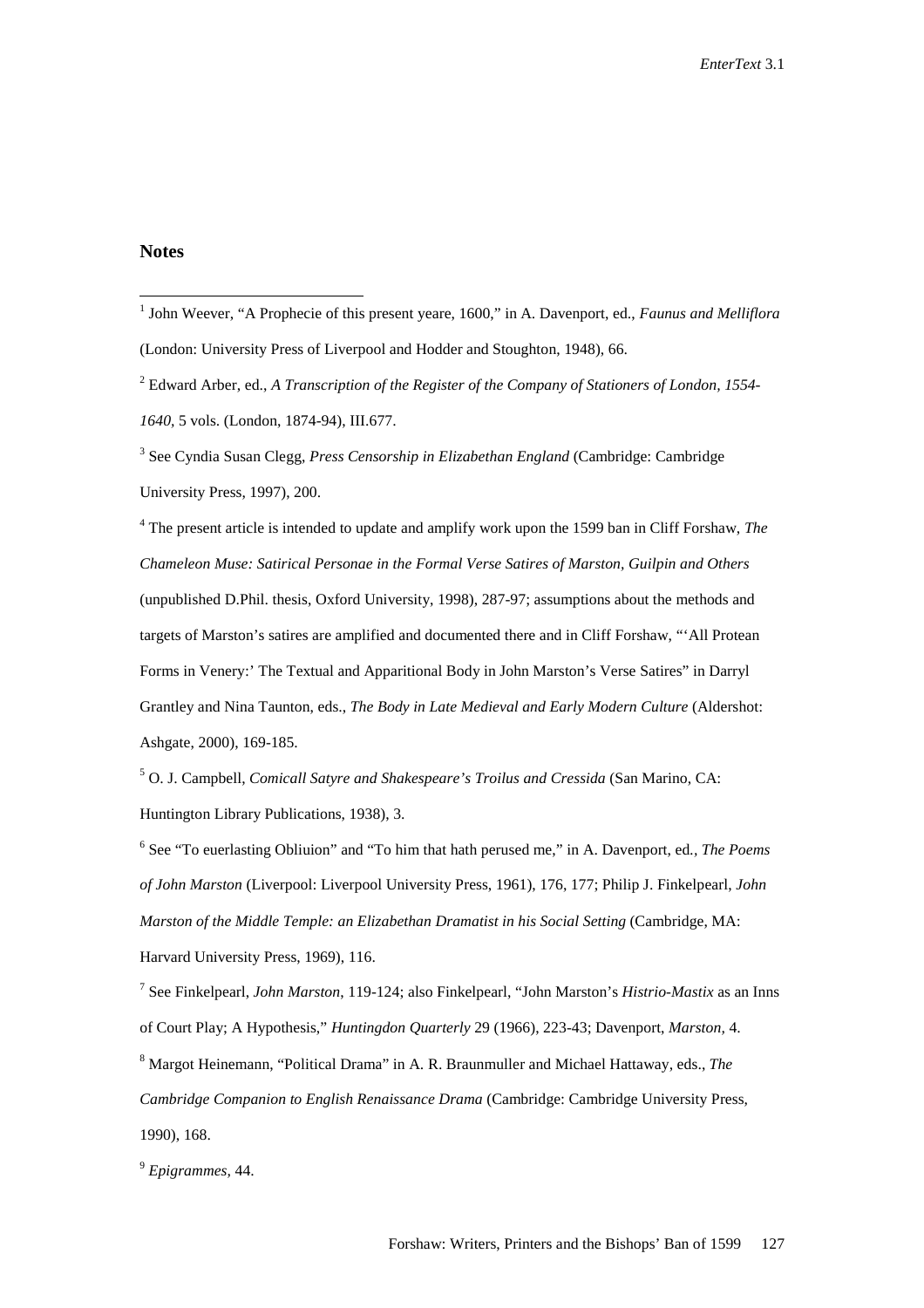10 C. H. Herford, P. Simpson, and E. Simpson, eds., *Ben Jonson: Works*, 11 vols. (Oxford: Clarendon Press, 1925-52), 11.253.

11 See Chambers, II. 54; Finkelpearl, *John Marston*, 256-57.

 $12$  Poetry for gentlemanly readers was, as was the case with learned or technical works, usually ornamentally printed in roman and italic. Nashe's pamphlet satires were printed in black letter, associated with more populist works. See Sandra Clark*, The Elizabethan Pamphleteers: Popular Moralistic Pamphlets* 1580-1640 (London: Athlone Press, 1983), introduction.

13 John Peter, *Complaint and Satire in Early English Literature* (Oxford: Clarendon Press, 1956), 150.

14 Bruce R. Smith, *Homosexual Desire in Shakespeare's England: a Cultural Poetics* (Chicago: University of Chicago Press, 1991), 164.

<sup>15</sup> Lynda Boose, "The 1599 Bishops' Ban, Elizabethan Pornography and the Sexualization of the Jacobean State" in Richard Burt and John Michael Archer, eds.*, Enclosure Acts; Sexuality, Property and Culture in Early Modern England* (Ithaca: Cornell University Press, 1994), 185-200. 16 Peter, 149.

<sup>17</sup> Hannah Betts, "The Image of this Queene so Quaynt:' the Pornographic Blazon 1588-1603" in Julia M. Walker, ed., *Dissing Elizabeth: Negative Representations of Gloriana* (Durham, NC: Duke University Press, 1998), 173.

<sup>18</sup> Richard A. McCabe, "'Right Puisante and Terrible Priests:' the Role of the Anglican Church in State Censorship" in Andrew Hadfield, ed., *Literature and Censorship in Renaissance England* (London: Palgrave, 2001), 76.

19 Ibid, 87.

20 Richard A. McCabe, "Elizabethan Satire and the Bishops' Ban of 1599," *The Yearbook of English Studies* 11 (1981), 188-93: 189-90.

21 See Finkelpearl, *John Marston*, 89-91; Anthony Caputi, *John Marston, Satirist* (Ithaca, NY: Cornell University Press, 1961), 47-49; Davenport, *Marston,* 2, 30; see also Forshaw, *Chameleon Muse,* 229- 53; Forshaw in Grantley and Taunton, 169-185.

22 Finkelpearl*, John Marston*, 121-122.

23 H. Harvey Wood, ed., *The Plays of John Marston* (London, 1934-9), II.248-49.

<sup>24</sup> A. Davenport, ed., *The Collected Poems of Joseph Hall* (Liverpool: Liverpool University Press, 1949), 97-99.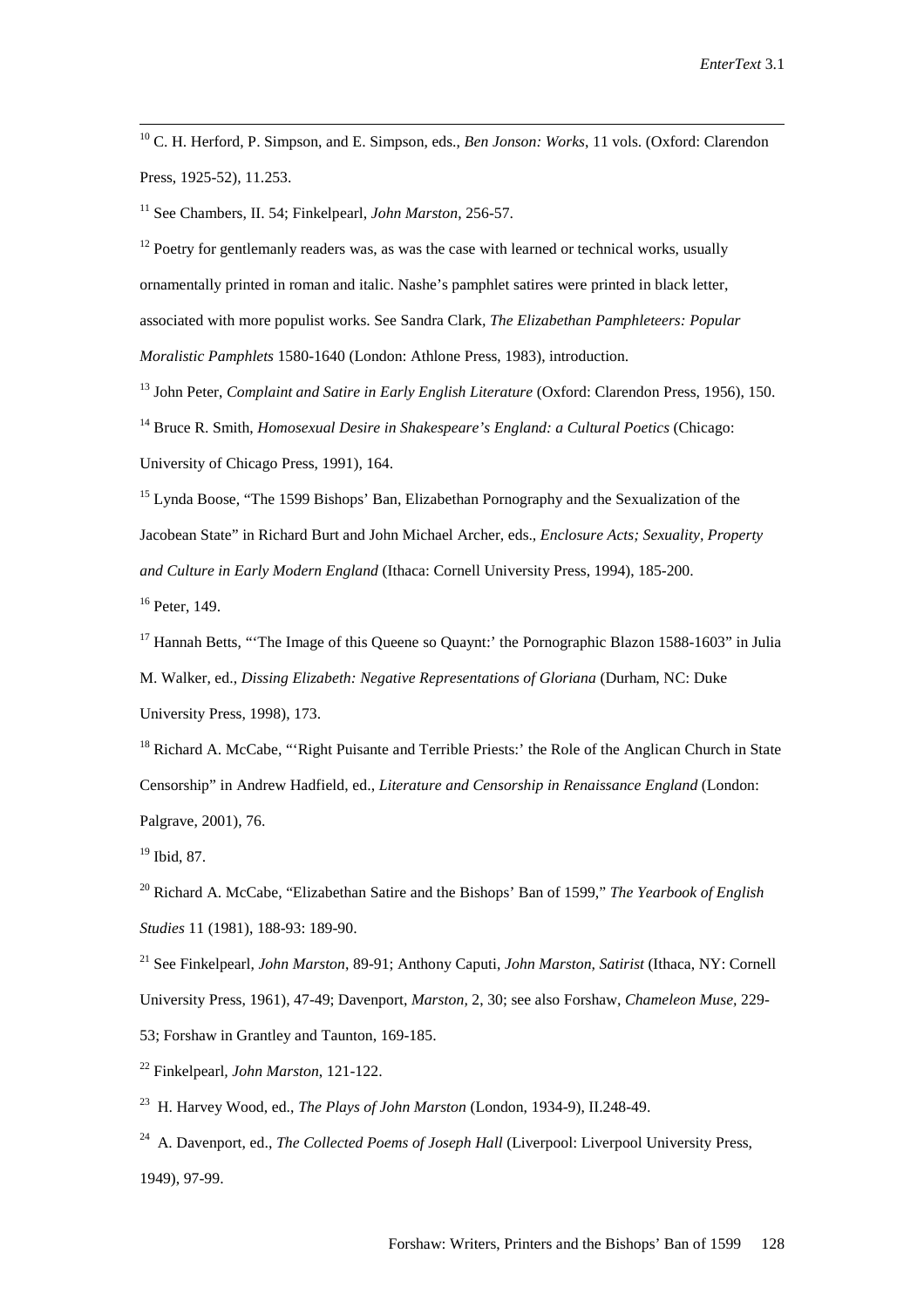25 Robert Krueger, ed., *The Poems of Sir John Davies* (Oxford: Clarendon Press, 1975), 163.

<sup>26</sup> "On the Marriage of Lady Elizabeth Hatton to Edward Coke;" "On the Marriage of Lady Mary

Baker to Richard Fletcher, Bishop of London," *Poems of Sir John Davies*, 177-179; commentary 395- 96.

27 See Forshaw, *Chameleon Muse,* Chaps. 6 and 7.

<sup>28</sup> Herford and Simpson, III.421.

29 Finkelpearl, *John Marston*, 79-80.

30 Clegg, 210.

31 See Forshaw, *Chameleon Muse*, 194-213.

32 Davenport, *Marston*, 176.

33 Krueger, 129.

34 Davenport, *Marston*, 71.

35 Ibid., 140.

 $36$  Clegg, 212.

 $37$  Ibid., 210-11.

38 McCabe, in Hadfield, *Literature and Censorship*, 85; Clegg, 208.

39 McCabe, in Hadfield, *Literature and Censorship*, 84. A. H. Bullen, ed., *The Works of Thomas* 

*Middleton*, 8 vols. (London: J. C. Nimmo, 1885-6), 8.120.

40 See Forshaw, *Chameleon Muse*, 194-213.

41 In 1533 Francis I bequeathed Aretino a gold chain with the motto *Lingua eius loquitur mendacium*—

"his tongue speaks a lie;" Davis MacPherson's "Aretino and the Harvey-Nashe Quarrel," *PMLA* 84

(1969), 1551-58, demonstrates that Aretino was a controversial figure for Elizabethan pamphleteers.

42 Everard Guilpin, Epigram 20*, To Candidus*: ed. D. Allen Carrol, *Skialetheia* (Chapel Hill: University

of North Carolina Press, 1974), 44.

<sup>43</sup> *Poems of Joseph Hall*, 11.

44 Thomas Lodge, *Wits Miserie, and the Worlds Madness*, in *The Complete Works of Thomas Lodge* (London: Hunterian Club, 1883), IV.63; Nashe, preface to *Lenten Stuffe*, in Ronald McKerrow, ed.*, The Works of Thomas Nashe*, III.152.

45 J. B. Leishman, ed., *The Parnassus Plays (1598-1601)* (London: Ivor Nicholson and Watson, 1949), 241-42.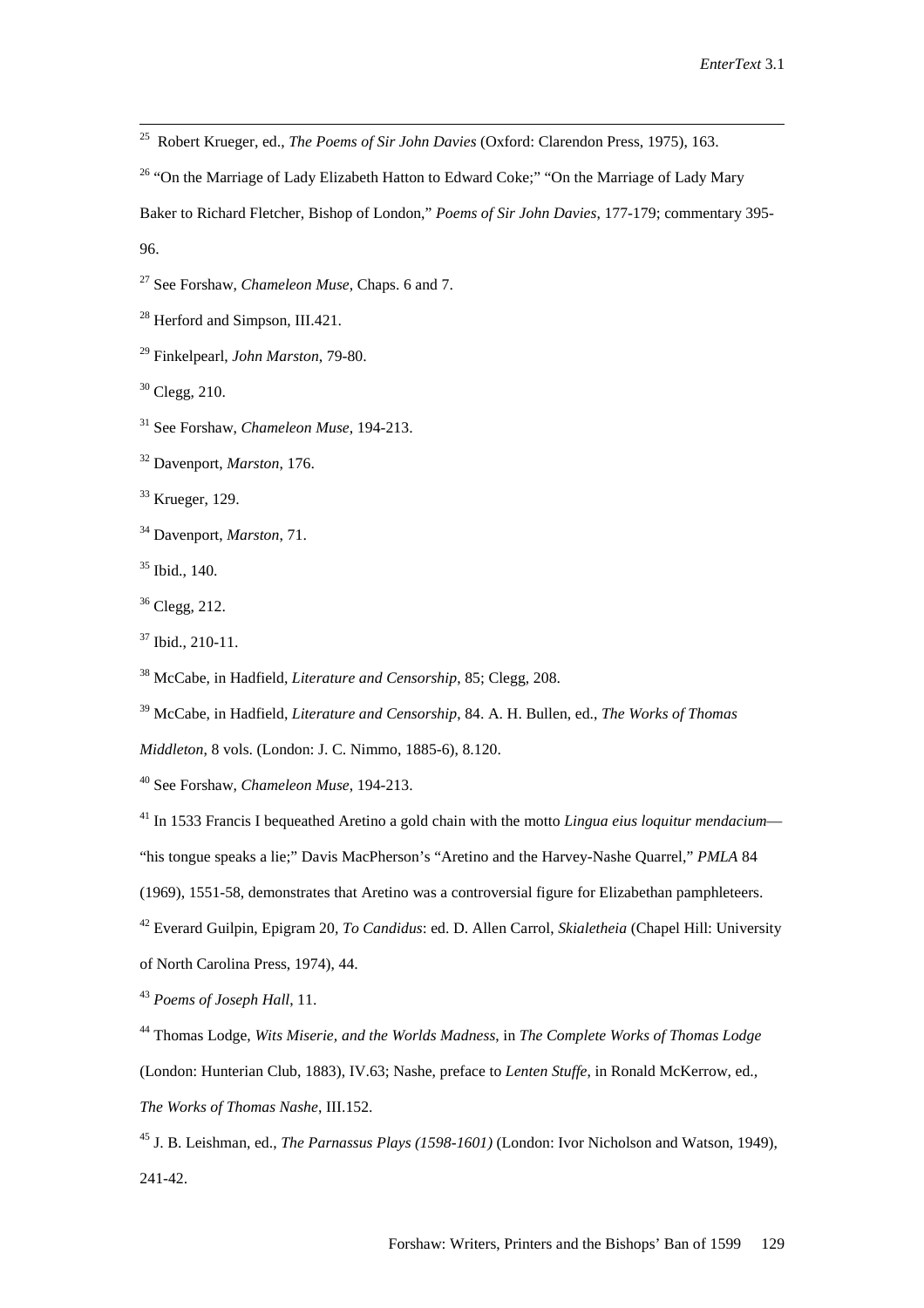47 D. C. Allen, ed., *Palladis Tamia* (New York: Scholars' Facsimiles and Reprints, 1938), 27.

48 For the history of the Nashe-Harvey quarrel, see Nashe, *Works,* V.65-110.

49 For Nashe's role in Marprelate controversy, Ibid.V.35-65.

50 "A Letter to Richard Topcliffe…," *Acts of the Privy Council*, New Series, xxvii (1597), 338; cited

McKerrow, V. 27, n.2; see also 29-31.

<sup>51</sup> Herford and Simpson, I.15.

52 McKerrow, III.153.

53 Henslowe, *Diary*, 2 vols., ed. W. W. Greg (London: A. H. Bullen, 1904-8), I.203.

<sup>54</sup> *Acts of Privy Council*, 338, cited McKerrow, V.31, n.2; Herford and Simpson, Appendix III.

55 McKerrow, I.280-81.

56 Leishman, 358, 360-63.

57 See Forshaw, *Chameleon Muse*, 58-68.

58 William Pierce, *An Historical Introduction to the Marprelate Tracts* (London, 1908), 86.

59 Albert Peel, ed., *Tracts Ascribed to Richard Bancroft* (Cambridge, 1953), xviii.

 $^{60}$  *Ecclesiastical History*, vol. II (1714),  $606^b$ ; cited in McKerrow, V.48.

61 J. R. Darsent, ed., *Acts of the Privy Council, 1524-1604* (London, 1890-1907), xviii. 214-15.

 $62$  See McKerrow, V.34-65 for involvement in the Marprelate controversy.

63 Hugh Broughton, theologian, cited by Charles Nichol, *A Cup of News: the Life of Thomas Nashe*

(London: Routledge and Kegan Paul, 1984), 139.

64 Cyprian Blagden, *The Stationers' Company; a History 1403-1959* (London, 1960), 44.

<sup>65</sup> See *The Laws of Elizabethan Copyright: the Stationers' View* (London, 1960), 5<sup>th</sup> ser., XV.

66 For details of Simmes's career see W. Craig Ferguson, *Valentine Simmes, Printer to Drayton, Shakespeare etc* (Charlottesville, 1968).

67 Arber, *Transcription,* I.574 and 581.

68 Sir Walter W. Greg and E. Boswell, eds., *Records of the Court of the Stationers' Company, 1576-*

*1602 – from Register B* (London, 1930), 52.

70 Ibid., II.835.

 <sup>46</sup> Charles Crawford, ed., *Englands Parnassus, Compiled by Robert Allott* (1600) (Oxford, 1913), 167, 95, 200, 214.

<sup>69</sup> Arber, *Transcription*, II.828.